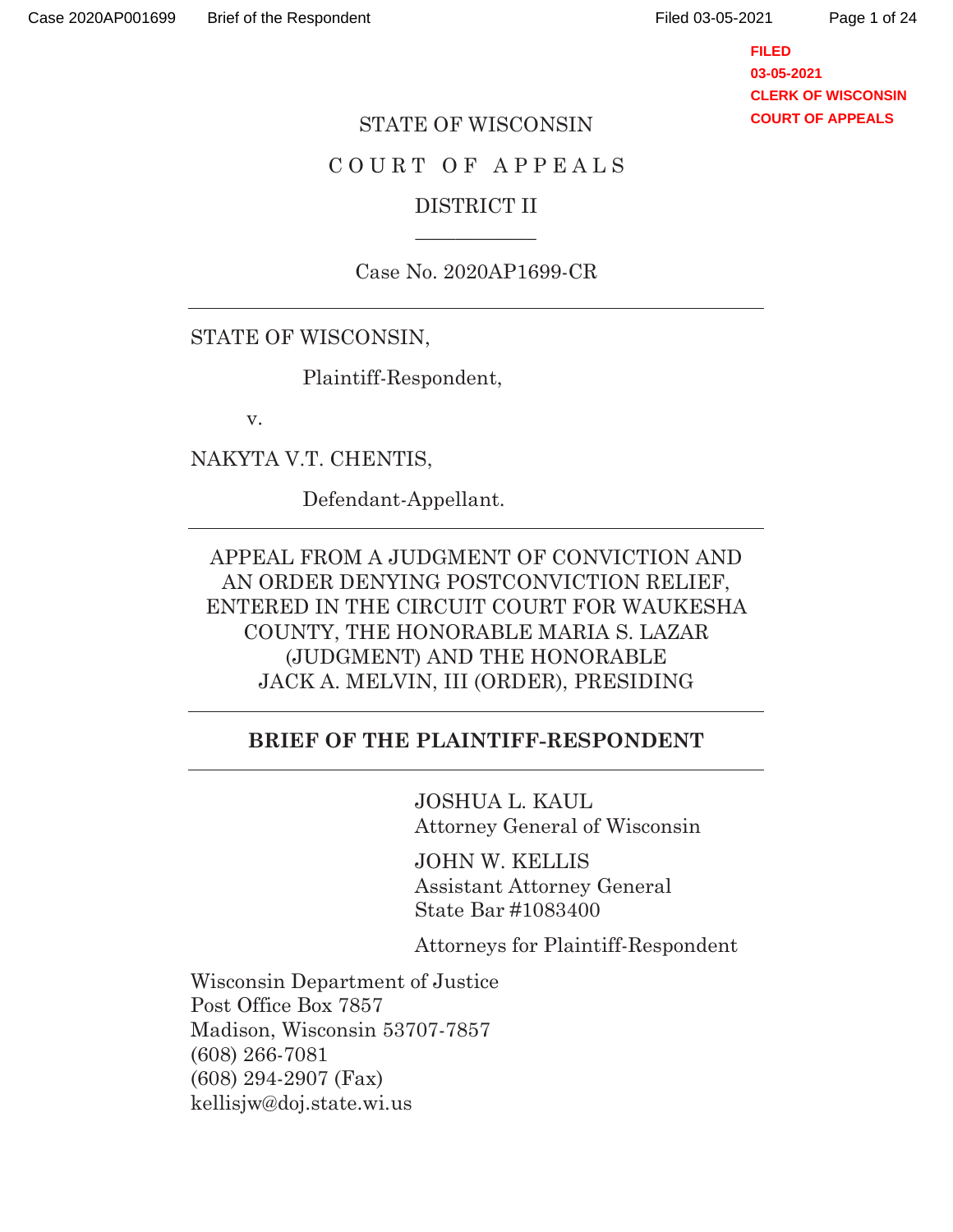# **TABLE OF CONTENTS**

|           |                                                                                                                                                                                    | Page |
|-----------|------------------------------------------------------------------------------------------------------------------------------------------------------------------------------------|------|
|           |                                                                                                                                                                                    |      |
|           | STATEMENT ON ORAL ARGUMENT                                                                                                                                                         |      |
|           |                                                                                                                                                                                    |      |
|           |                                                                                                                                                                                    |      |
|           |                                                                                                                                                                                    |      |
| The       | circuit court properly denied<br>Chentis's motion to withdraw his no                                                                                                               |      |
| A.        | Chentis had the burden of showing                                                                                                                                                  |      |
| <b>B.</b> | Chentis was not entitled to<br>withdraw his plea due to an                                                                                                                         |      |
| 1.        | A circuit court must establish<br>factual basis before<br>a<br>accepting a defendant's guilty                                                                                      |      |
| 2.        | The facts alleged in the<br>criminal complaint, paired<br>with the laboratory test<br>results verbally described to<br>the court, were sufficient to                               |      |
| C.        | Chentis was not entitled to<br>withdraw his plea due to alleged<br>ineffective assistance of counsel16                                                                             |      |
| 1.        | To<br>prove ineffective<br>assistance of counsel, Chentis<br>needed to prove both that<br>counsel performed deficiently<br>the deficient<br>that<br>and<br>performance resulted in |      |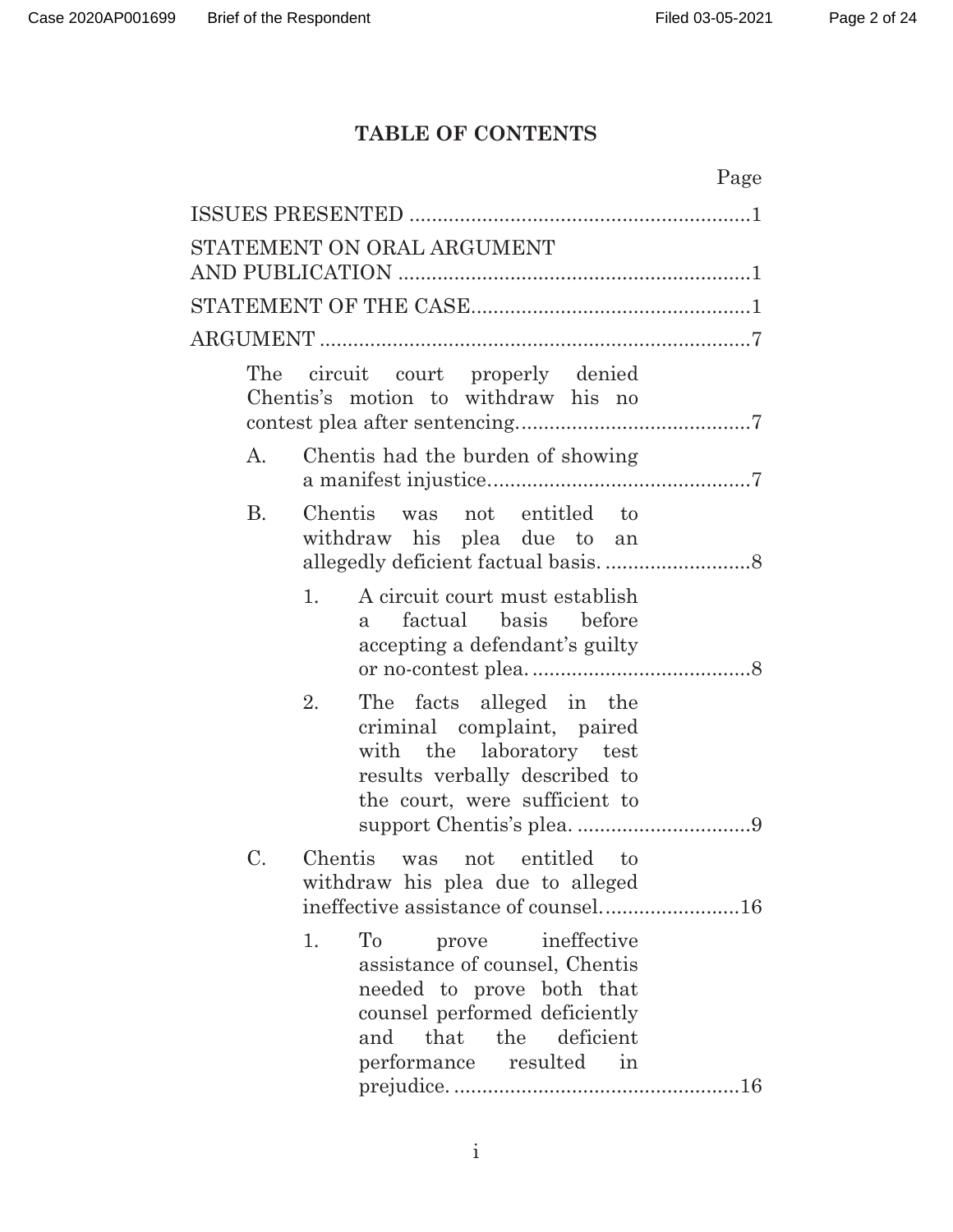# Page

| 2. Chentis failed to show that his |  |  |  |
|------------------------------------|--|--|--|
| defense counsel was                |  |  |  |
| ineffective for failing to         |  |  |  |
| advance meritless or, at best,     |  |  |  |
|                                    |  |  |  |
|                                    |  |  |  |

## **TABLE OF AUTHORITIES**

## **Cases**

| Kabat v. State,                                                           |
|---------------------------------------------------------------------------|
| North Carolina v. Alford,                                                 |
| State ex rel. Warren v. Schwarz,                                          |
| State v. Allen,                                                           |
| State v. (John) Allen,<br>2004 WI 106, 274 Wis. 2d 568, 682 N.W.2d 433 16 |
| State v. Black,<br>2001 WI 31, 242 Wis. 2d 126,                           |
| State v. Breitzman,<br>2017 WI 100, 378 Wis. 2d 431, 904 N.W.2d 93 17, 18 |
| State v. Cain,<br>2012 WI 68, 342 Wis. 2d 1, 816 N.W.2d 177 8, 13         |
| State v. Dillard,                                                         |
| State v. Higgs,                                                           |
| State v. Johnson,<br>105 Wis. 2d 657, 314 N.W.2d 897 (Ct. App. 1981) 11   |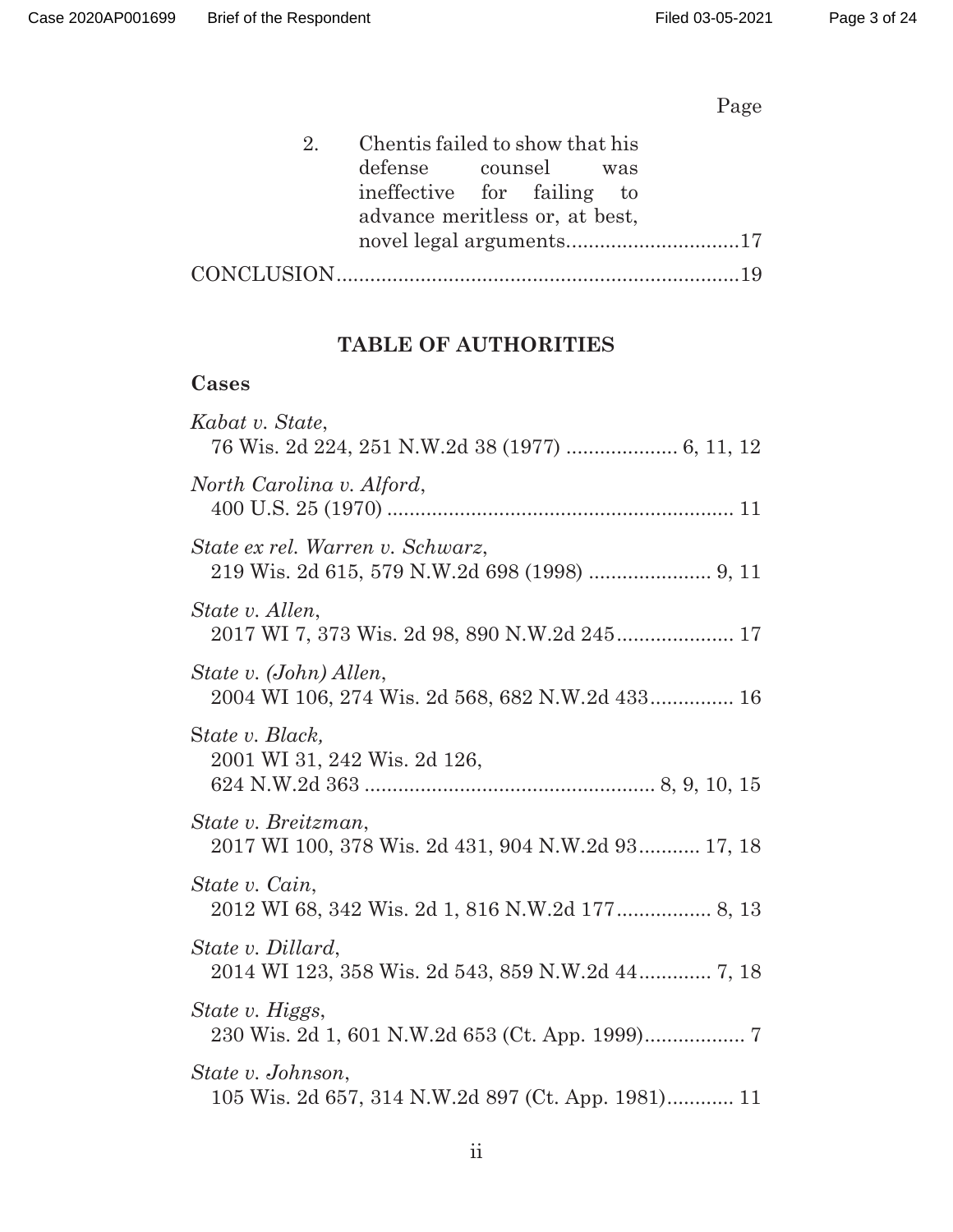| Page                                                                           |
|--------------------------------------------------------------------------------|
| State v. Lemberger,<br>2017 WI 39, 374 Wis. 2d 617, 893 N.W.2d 232 17, 18      |
| State v. Multaler,<br>2002 WI 35, 252 Wis. 2d 54, 643 N.W.2d 437 11            |
| State v. Poellinger,<br>153 Wis. 2d 493, 451 N.W.2d 752 (1990)  11, 12, 13, 14 |
| State v. Scott,<br>2017 WI App 40, 376 Wis. 2d 430,                            |
| State v. Spears,<br>147 Wis. 2d 429, 433 N.W.2d 595                            |
| State v. Taylor,<br>2013 WI 34, 347 Wis. 2d 30, 829 N.W.2d 482 7, 15, 18       |
| Strickland v. Washington,                                                      |
| <b>Statutes</b>                                                                |
|                                                                                |
|                                                                                |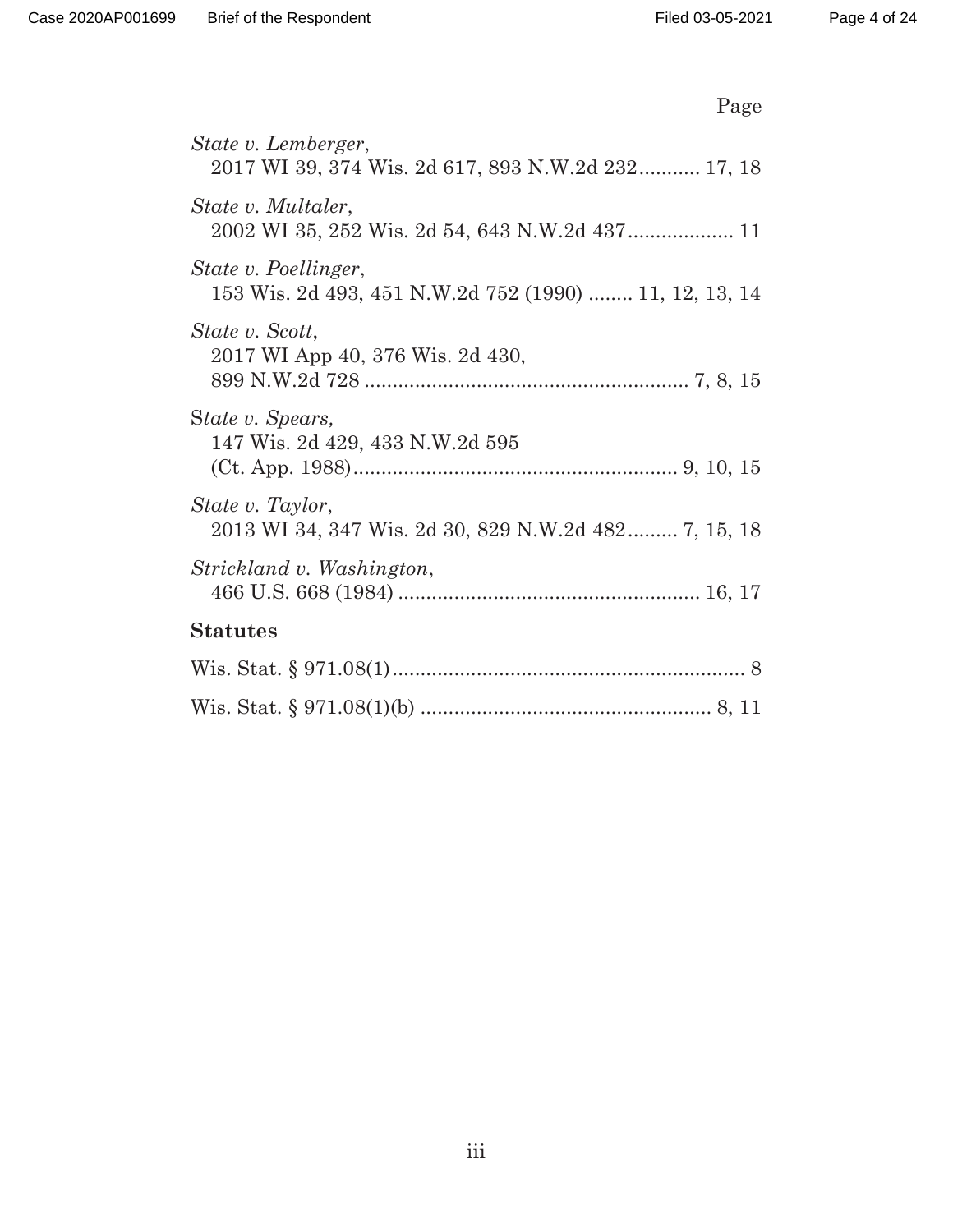#### **ISSUES PRESENTED**

 In exchange for dismissal of another charge and a probation sentencing recommendation, Defendant-Appellant Nakyta V.T. Chentis entered an agreement in which he pleaded no contest to a single count of possession of a narcotic drug—a small amount of heroin discovered along with an assortment of drug paraphernalia littered throughout his car.

1. Is Chentis entitled to withdraw his plea on the ground that there was an insufficient factual basis for the circuit court to accept his plea?

The circuit court answered: No.

This Court should answer: No.

2. Is Chentis entitled to withdraw his plea on the grounds that his defense counsel was ineffective for not seeking dismissal of the charge to which Chentis entered his no-contest plea?

The circuit court did not answer this question having decided that there was a sufficient factual basis to support Chentis's charge and plea.

This Court should answer: No.

## **STATEMENT ON ORAL ARGUMENT AND PUBLICATION**

 Neither publication nor oral argument is warranted. The arguments are fully developed in the parties' briefs, and the issues presented involve the application of wellestablished principles to the facts presented.

### **STATEMENT OF THE CASE**

*The charges and criminal complaint* 

 In July 2017, the State charged Chentis with one count of possession of narcotic drugs, contrary to Wis. Stat.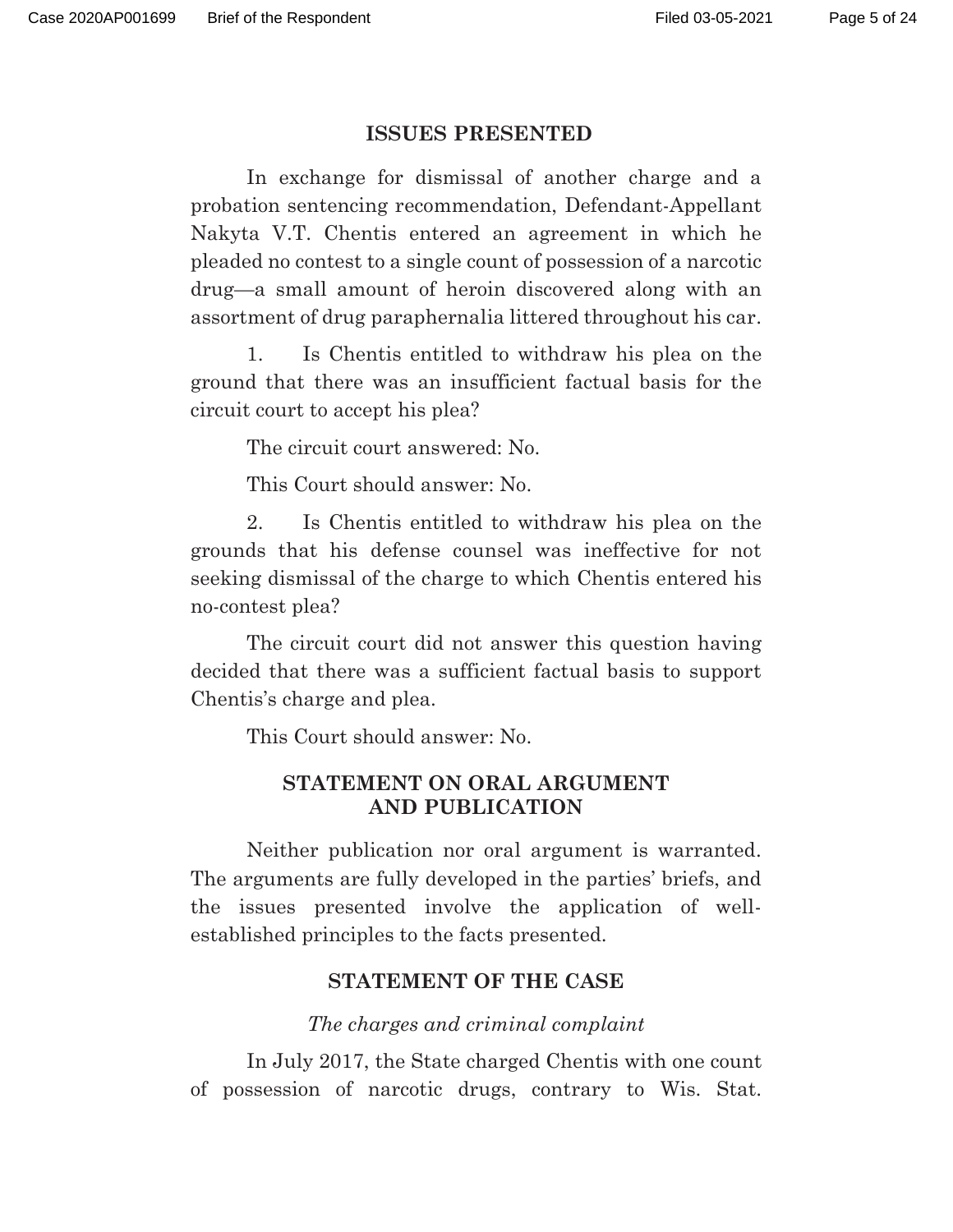§ 961.41(3g)(am), and one count of possession of drug paraphernalia, contrary to Wis. Stat. § 961.573(1). (R. 1:1.)

 In the criminal complaint's probable cause section, the State presented a summary of facts contained in a Brookfield Police Department investigative report. (R. 1:2.) Specifically, the complaint advised that Officer Kevin David stopped a Jeep upon determining that the vehicle's registered owner, Chentis, had a suspended driver's license. (R. 1:2.)

 While preparing a citation for Chentis, Officer David requested a police canine unit to respond to the scene. (R. 1:2.) Thereafter, Officer David asked Chentis to exit the vehicle. (R. 1:2.) He observed "fresh track marks" on Chentis's left elbow area, which he knew from training and experience to be consistent with recent intravenous drug use. (R. 1:2.) After the police canine alerted on Chentis's vehicle, officers searched inside and located several drug-related items. (R. 1:2.)

 Between the driver's seat and center console, officers discovered a clear plastic bag containing a white powdery substance that yielded a positive field test result for the presence of oxycodone. (R. 1:2.) Based on that result, the State charged Chentis with possessing a narcotic drug, oxycodone, as Count 1 in the criminal complaint. (R. 1:1.)

 Officers also discovered a blue nylon bag jammed between the driver's seat and center console. (R. 1:2.) In that bag, officers found needles wrapped in a blue constrictor band, along with "a metal cap commonly used to cook controlled substances." (R. 1:2.) Based on those findings, the State charged Chentis with possessing drug paraphernalia, i.e., a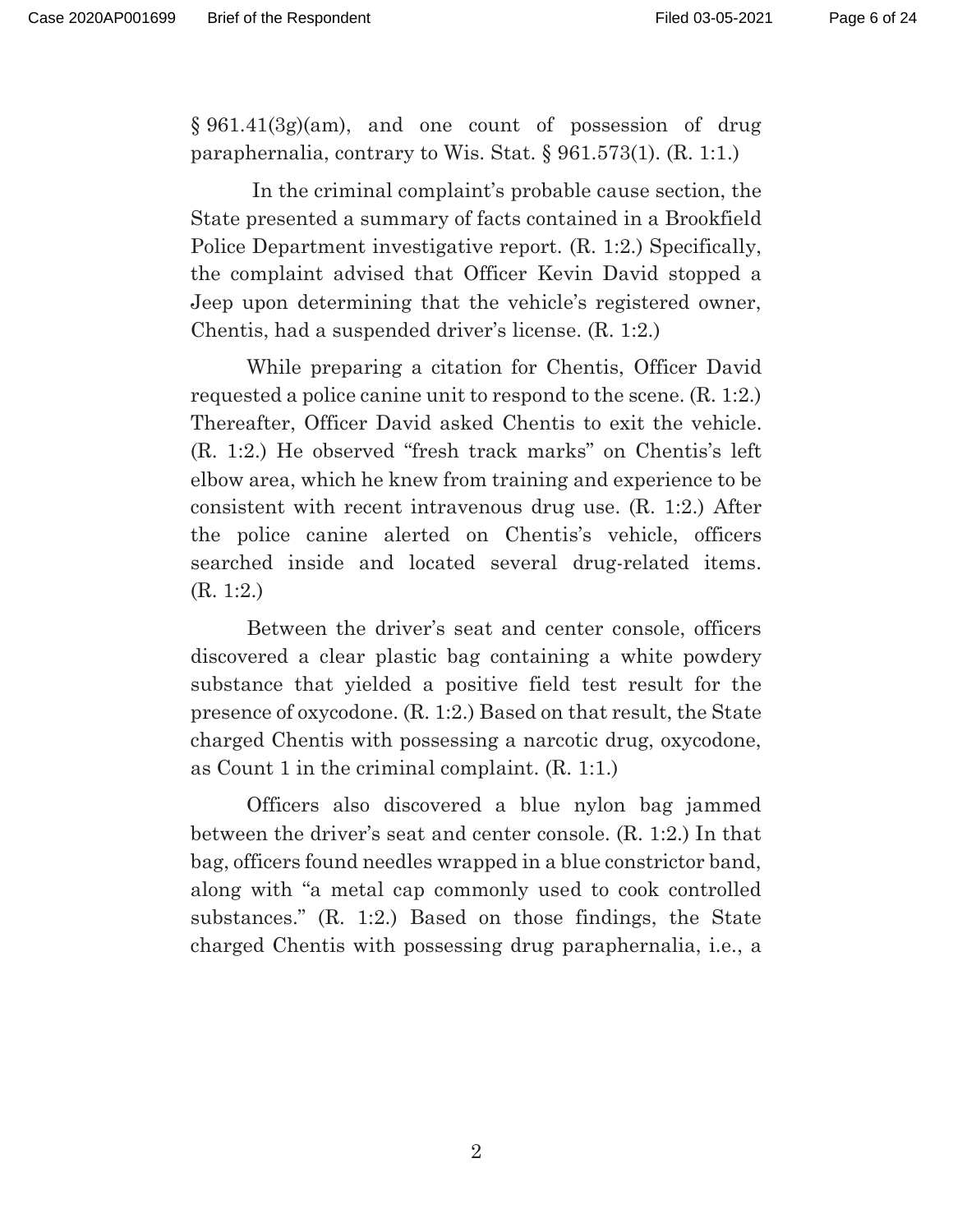"tin cooker used to inject a controlled substance," as Count 2 in the criminal complaint.  $^1$  (R. 1:1.)

 The criminal complaint also contained facts revealing that officers discovered other pieces of drug paraphernalia in Chentis's car for which the State did not bring charges. In the glove compartment, officers located a black case containing needles, cotton balls, and a solution believed to be water; officers also discovered what appeared to be a "crack pipe" at an unidentified location in the vehicle. (R. 1:2.)

 When officers attempted to establish ownership of the contraband, the sole vehicle passenger denied all knowledge of drug paraphernalia found in the vehicle, and Chentis declined to answer questions following his arrest. (R. 1:2.)

## *The plea and sentencing*

 One week before the scheduled trial date, Chentis entered a plea agreement with the State in which he agreed to plead no contest to the charge of possession of narcotic drugs. (R. 64:2, 5.) In exchange, the State moved to dismiss the remaining charge and recommend that the court place Chentis on probation with various conditions. (R. 64:2.)

 During the plea colloquy, the court inquired from the prosecutor whether he was offering the factual allegations

<sup>1</sup> The container in Chentis's vehicle that officers recognized as paraphernalia used to "cook" controlled substances was referred to by several names throughout the case's pendency. In the complaint, the State referred to the container as both a "tin cooker used to inject a controlled substance," (R. 1:1), and "a metal cap commonly used to cook controlled substances," (R. 1:2). At Chentis's sentencing hearing, defense counsel referred to the vessel as "a teacup" and "the metal tin that a teacup sits in." (R. 64:15.) Postconviction counsel referred to the container as a "metal cup" in his motion. (R. 33:5, 7.) To alleviate confusion stemming from the use of interchangeable terms, the State will refer to the container at issue as a "tin cooker" unless citing to a direct quotation.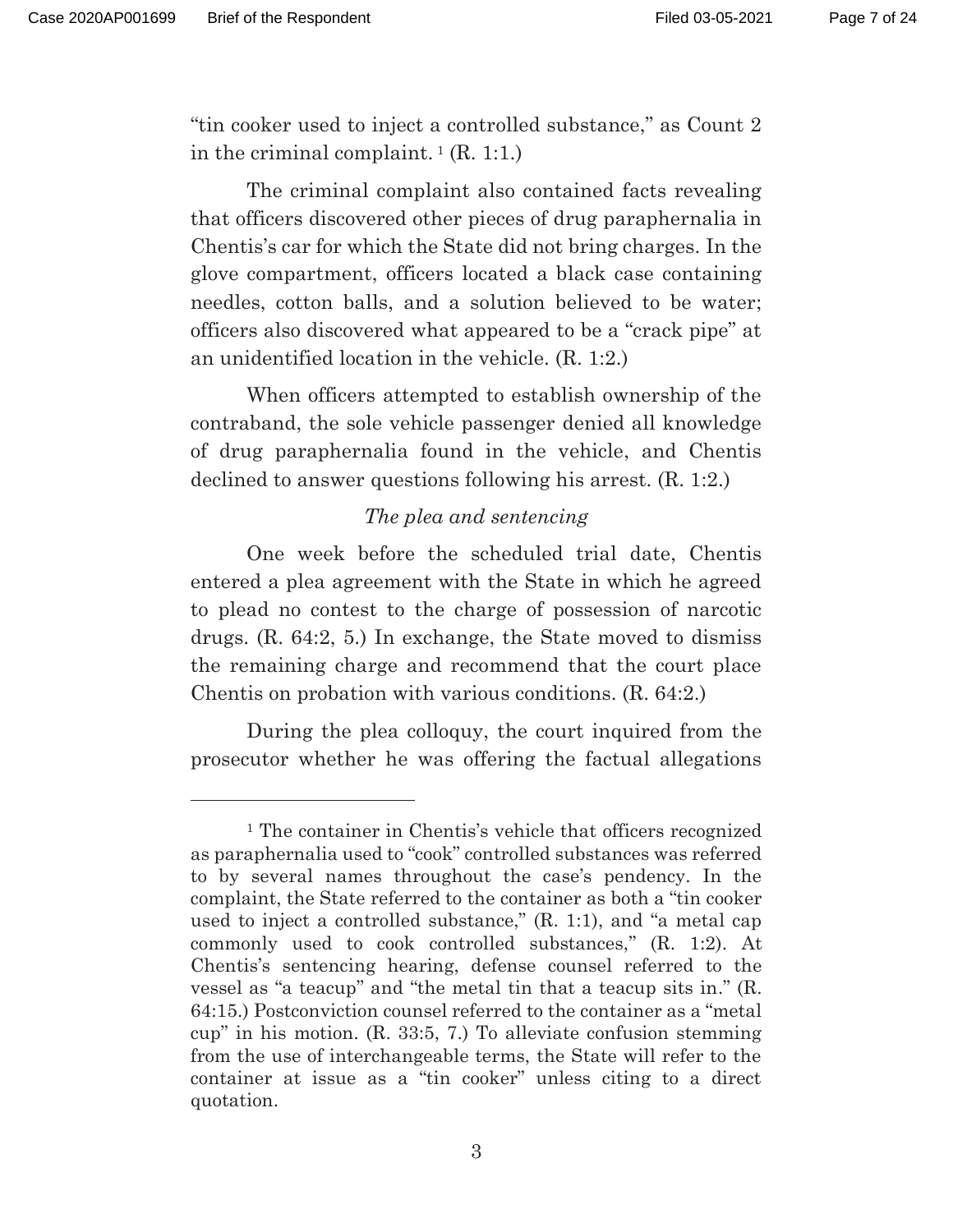from the information and criminal complaint as a factual basis for Chentis's plea, and the prosecutor answered, "We are, Your Honor." (R. 64:11.) When asked if he had any objection to that, defense counsel answered, "No objection, Your Honor." (R. 64:11.)

 The court then proceeded to question Chentis whether there were sufficient facts in the criminal complaint upon which it could conclude that he possessed oxycodone as alleged. (R. 64:11.) Before Chentis could respond, defense counsel interjected to explain the status of the pretrial drug testing, acknowledging that, although the criminal complaint originally contemplated an oxycodone-based possession charge, the State would now be pursuing a heroin-based possession charge following the laboratory analysis:

Your Honor, the reason for the -- the substance that they tested is not what he ultimately would have been convicted on if the case went to trial. There's been some lab testing of some of the paraphernalia that found trace amounts of heroin, and that's the basis. So I just want to put that on the record, that that's the basis for his no contest plea today.

(R. 64:11.) The court verified with defense counsel that the laboratory had discovered a different controlled substance than that previously alleged. (*See* R. 64:11.)

 Counsel further explained his understanding that the State could have filed an appropriate amended information before trial, opining, "[I]f the case were to proceed to trial, given what we know through discovery and through the complaint, there is sufficient evidence that Mr. Chentis understands that he could have been found guilty at trial." (R. 64:12.) After confirming that defense counsel was referring to the crime of possessing a controlled substance, the court inquired whether Chentis understood the same. (R. 64:12.) Chentis answered, "Yes." (R. 64:12.)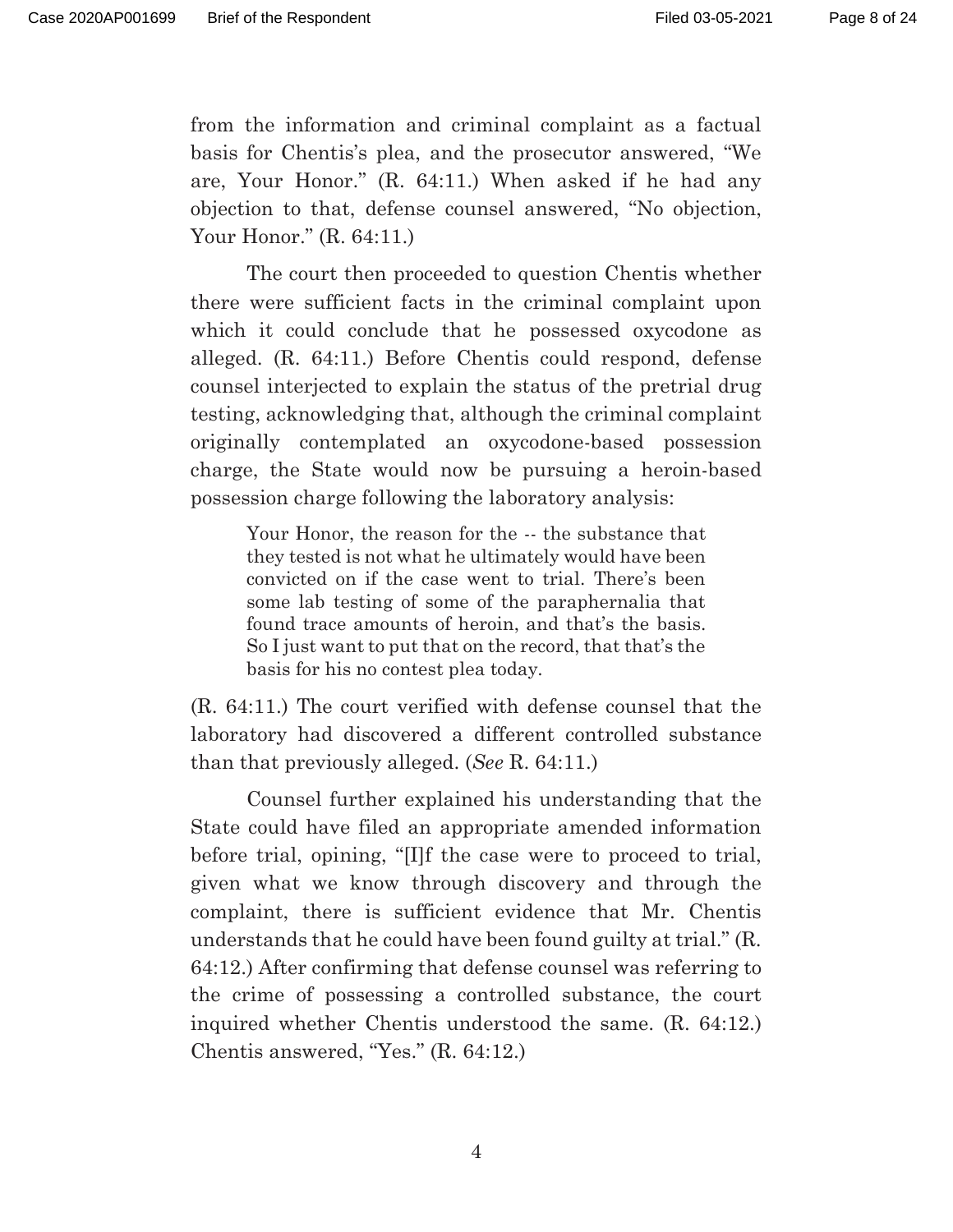The court found a factual basis for Chentis's plea, found Chentis guilty, and proceeded to sentencing. (R. 64:12.) During his sentencing argument, defense counsel reiterated that a substance that tested positive for the presence of heroin was found in a tin cooker in Chentis's vehicle. (R. 64:15.) However, defense counsel suggested that Chentis was not aware of the tin cooker found in his vehicle's "glove box." (R. 64:15.) He clarified that he had spoken with Chentis about "whether he knew or reasonably should have known what was in his car, and he's in control of that vehicle." (R. 64:15.) Defense counsel explained, "And he does understand, and he's obviously here to take responsibility for that." (R. 64:15.)

 The circuit court ultimately sentenced Chentis to five months' jail, but the court stayed that sentence and placed Chentis on probation for two years with various conditions. (R. 22; 64:19–20.)

### *Postconviction proceedings*

 After sentencing, Chentis, by successor counsel, filed a section 809.30 motion seeking to withdraw his plea on the ground that "his plea lacked a factual basis and because he was denied the effective assistance of counsel." (R. 33:1.)

 In support, Chentis contended that the facts presented to the court at the plea hearing were "insufficient to show that he knowingly possessed a narcotic, and those facts would have been insufficient as a matter of law had the case proceeded to trial." (R. 33:5.) More specifically, he contended that his case was "directly controlled by the Wisconsin Supreme Court's decision in *Kabat v. State*, holding that a defendant cannot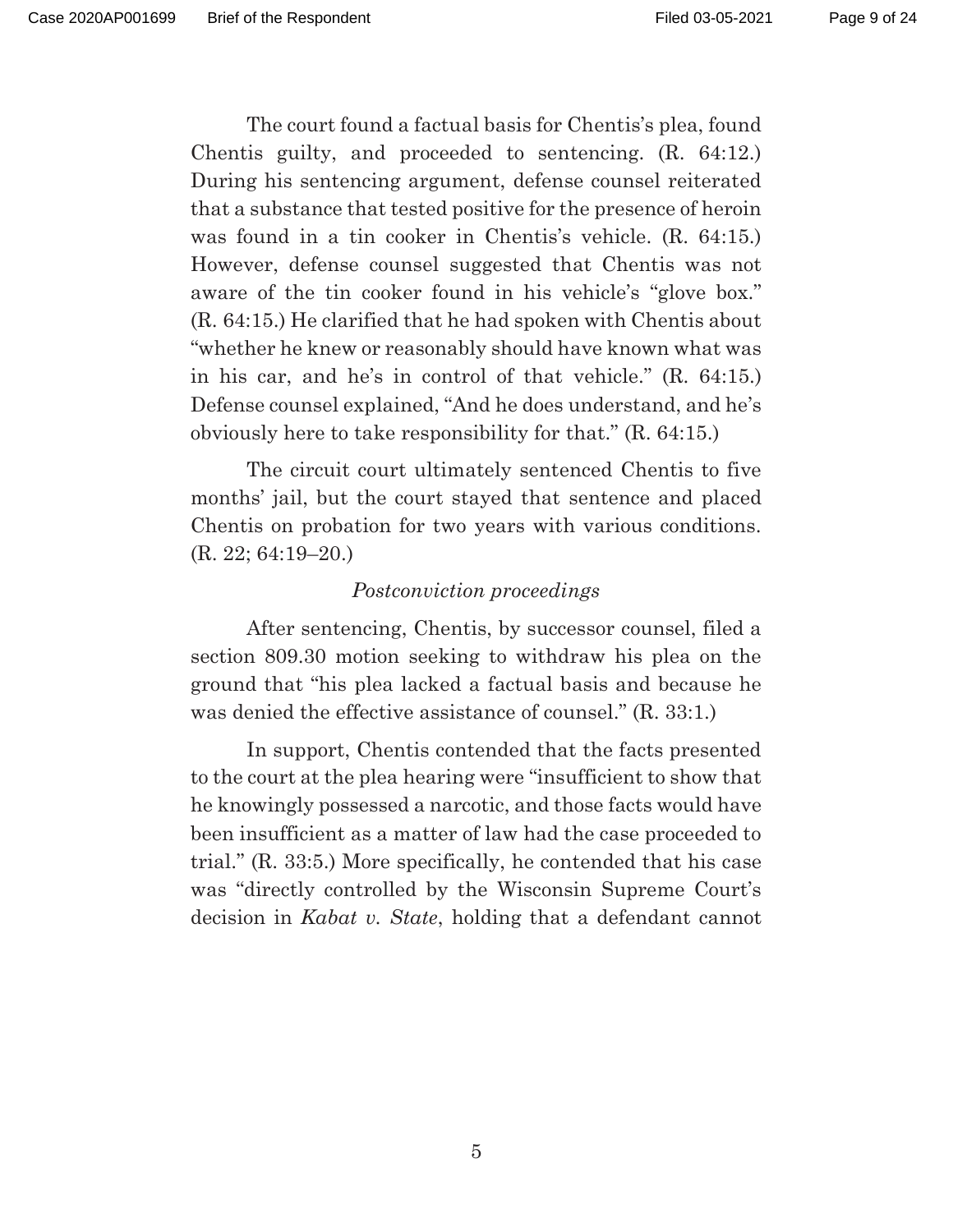*knowingly* possess an immeasurable residue." (R. 33:5 (citing *Kabat v. State*, 76 Wis. 2d 224, 251 N.W.2d 38 (1977)).)2

 After both parties submitted their respective briefs, (R. 33; 37; 38), and after both parties were granted an opportunity to present oral argument and answer the court's questions, (R. 65:3–42), the circuit court denied Chentis's motion in an oral ruling, (R. 65:43–46).

 When assessing the sufficiency of the factual basis and whether a jury could have convicted Chentis on the facts presented had the case proceeded to trial, the court made clear that it was not only the tin cooker or the tin cooker's contents that drove its decision. (*See* R. 65:44–45.) Rather, the court considered "the other evidence of the other drug paraphernalia as well as the physical characteristics of the defendant at the time of the arrest" before ultimately deciding that a jury reasonably could have convicted Chentis based on the facts in the complaint. (R. 65:45.) Moreover, the court noted that Chentis knew the evidence he was facing if he went to trial and made an "intelligent decision and an informed decision when he did plead no contest." (R. 65:45.)

 Turning to Chentis's ineffective-assistance-of-counsel claim, the court did not take testimony from defense counsel after deciding that there was a sufficient factual basis for Chentis's charge and plea. (*See* R. 65:45–46.) Postconviction

<sup>2</sup> Both in his postconviction motion and appellate brief, Chentis's argument has always focused on whether he could be convicted of knowingly possessing a controlled substance in minute quantities. Assuming the newly confirmed substance is detected in large enough quantities, Chentis has never suggested that the State would be precluded from modifying its theory of prosecution to fit the reported evidence, *i.e*., proving that Chentis possessed a different narcotic drug than that originally suspected.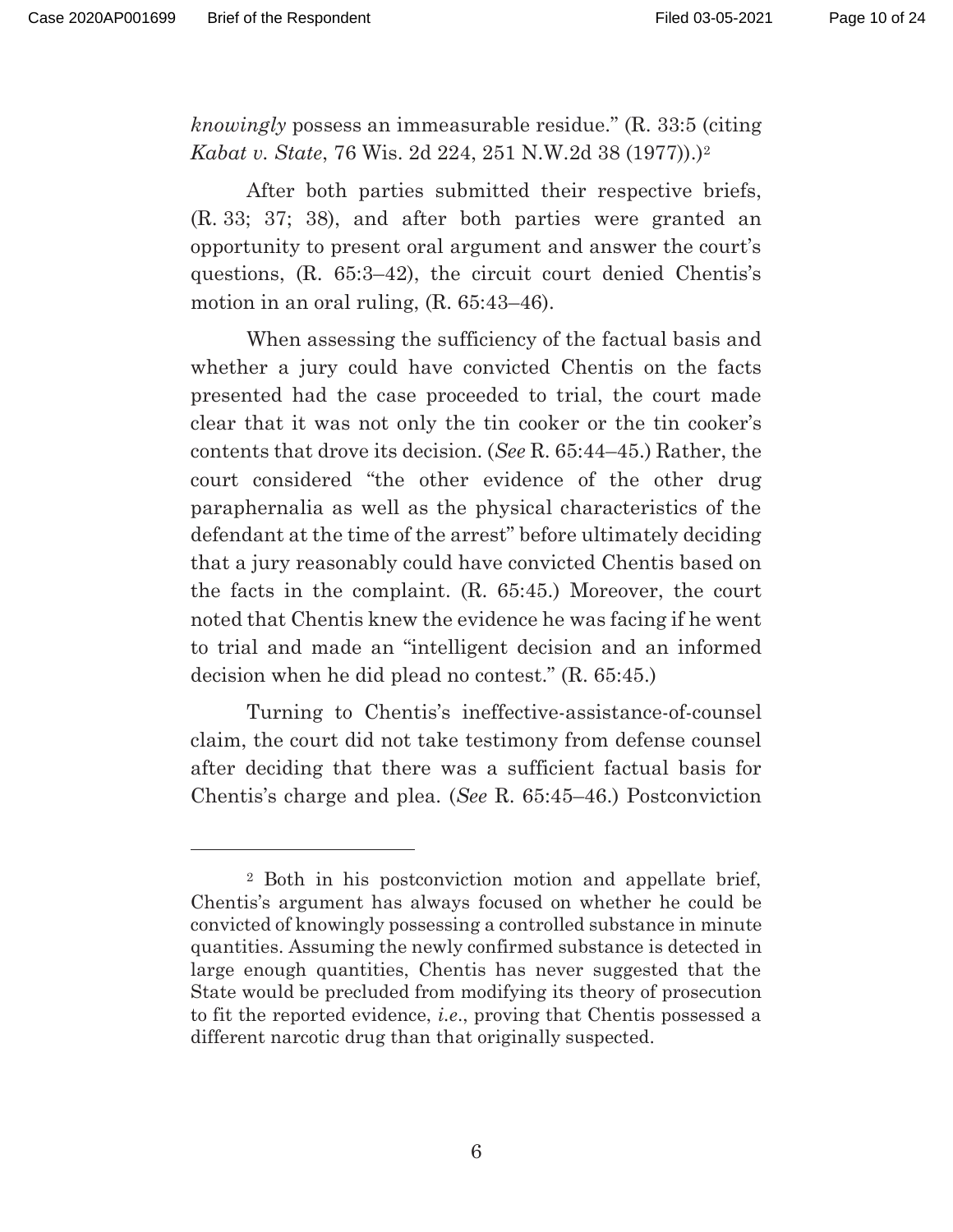counsel acknowledged that he had no additional argument following the circuit court's earlier ruling. (R. 65:46.)

 The circuit court later issued a written order denying Chentis's motion for the reasons stated during the hearing. (R. 42.)

Chentis appeals. (R. 48.)

#### **ARGUMENT**

**The circuit court properly denied Chentis's motion to withdraw his no contest plea after sentencing.** 

## **A. Chentis had the burden of showing a manifest injustice.**

 After sentencing, "[t]he circuit court has discretion to determine whether a plea should be withdrawn, and a plea will not be disturbed unless the defendant establishes by clear and convincing evidence that failure to withdraw the guilty or no contest plea will result in a manifest injustice." *State v. Taylor*, 2013 WI 34, ¶ 48, 347 Wis. 2d 30, 829 N.W.2d 482.

 There are different ways a defendant may establish a manifest injustice. Relevant to Chentis's claims on appeal, a circuit court's failure to establish a sufficient factual basis for a defendant's plea "is one type of manifest injustice that justifies plea withdrawal." *State v. Scott*, 2017 WI App 40, ¶ 30, 376 Wis. 2d 430, 899 N.W.2d 728; *accord State v. Higgs*, 230 Wis. 2d 1, 10, 601 N.W.2d 653 (Ct. App. 1999). A defendant may also demonstrate a manifest injustice by establishing that he or she received ineffective assistance of trial counsel. *State v. Dillard*, 2014 WI 123, ¶ 84, 358 Wis. 2d 543, 859 N.W.2d 44.

 When applying the manifest injustice test, the reviewing court is not limited to the plea record but can consider the "totality of the circumstances," including the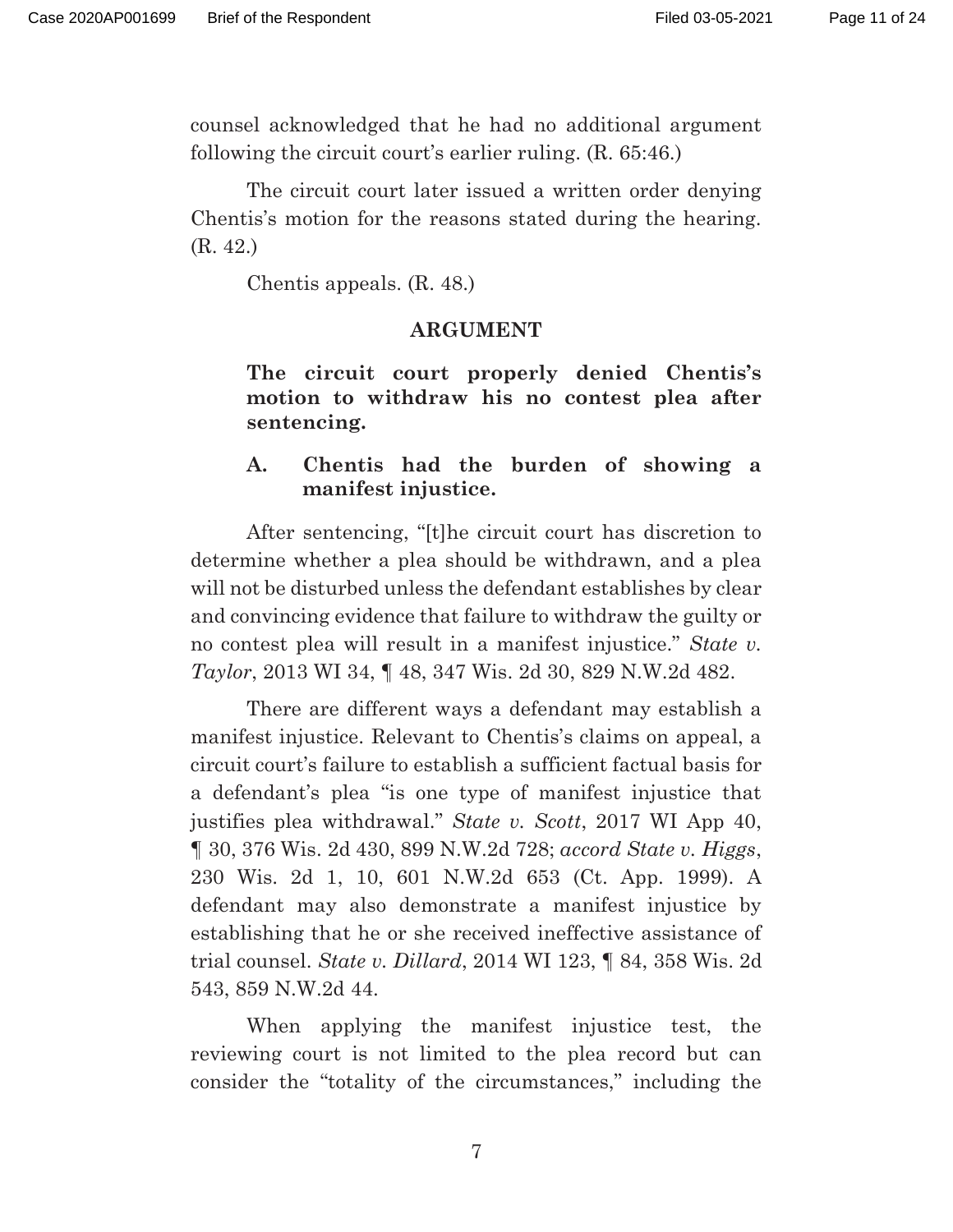sentencing record, defense counsel's statements, and other portions of the record. *State v. Cain*, 2012 WI 68, ¶ 31, 342 Wis. 2d 1, 816 N.W.2d 177; *Scott*, 376 Wis. 2d 430, ¶ 30.

## **B. Chentis was not entitled to withdraw his plea due to an allegedly deficient factual basis.**

 Chentis moved to withdraw his plea, in part, on his contention that the factual basis supporting his plea was insufficient as a matter of law because he could not be convicted of possessing a drug's "immeasurable residue." (R. 33:4.) The circuit court denied Chentis's claim after considering all the facts before it, not just those surrounding the tin cooker and the remaining heroin it contained. (R. 65:44–45.) The court was correct. Even if the circuit court were required to meticulously scrutinize every fact supporting a defendant's negotiated plea (under well-established law, it wasn't), the court nevertheless drew a reasonable inculpatory inference from the aggregate facts set forth by the criminal complaint and the attorneys' verbal representations. Chentis is not entitled to plea withdrawal based on a lacking factual basis.

## **1. A circuit court must establish a factual basis before accepting a defendant's guilty or no-contest plea.**

 Before accepting a defendant's guilty or no-contest plea, circuit courts are instructed to satisfy certain requirements. Wis. Stat. § 971.08(1). Among those duties, a circuit court is directed to "[m]ake such inquiry as satisfies it that the defendant in fact committed the crime charged." Wis. Stat. § 971.08(1)(b). A sufficient factual basis exists if an inculpatory inference can reasonably be drawn by the factfinder from the facts, even if an exculpatory inference can also be drawn and the defendant insists that the exculpatory one is the correct inference. *State v. Black*, 2001 WI 31, ¶ 16, 242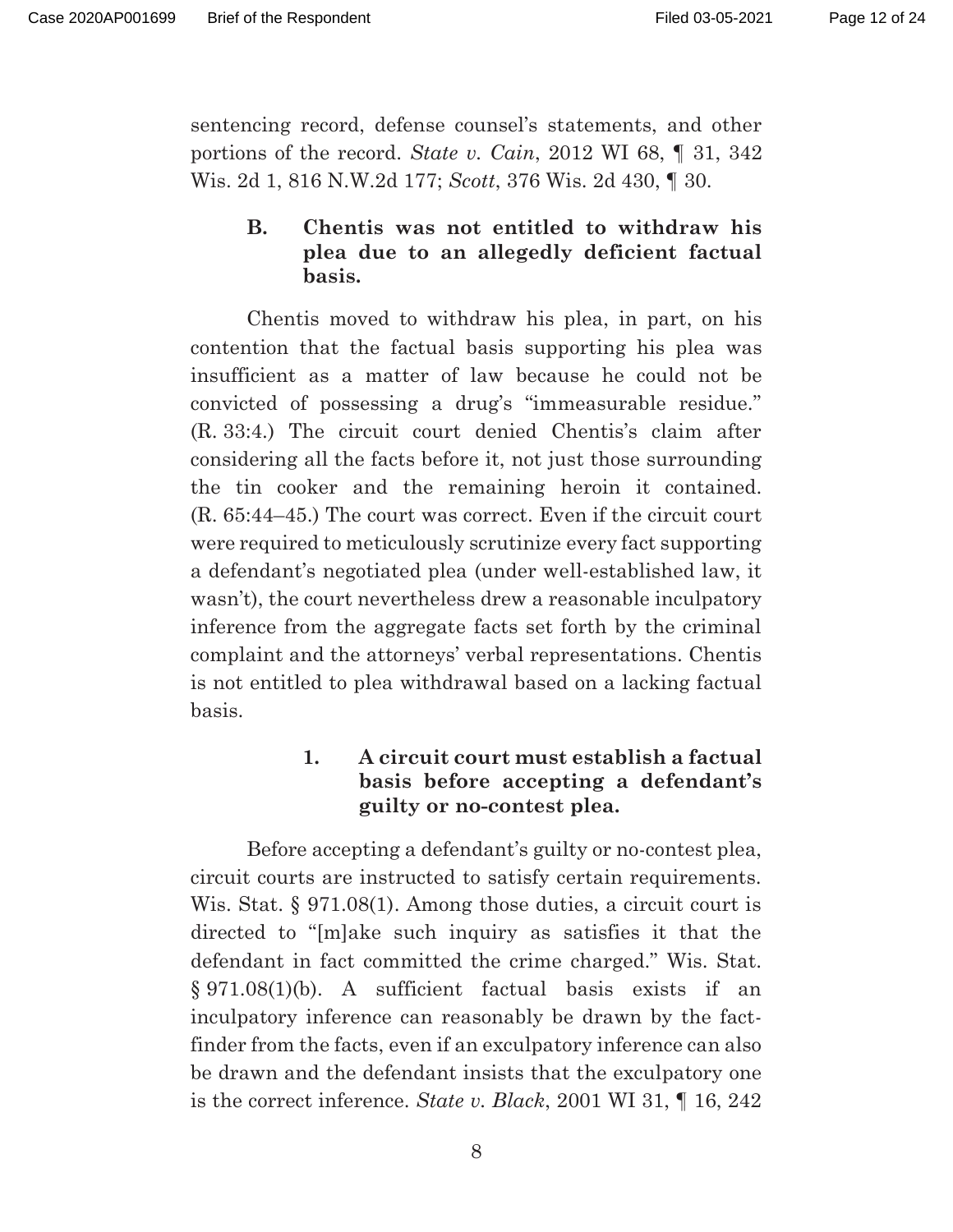Wis. 2d 126, 624 N.W.2d 363; *State v. Spears*, 147 Wis. 2d 429, 435, 433 N.W.2d 595 (Ct. App. 1988).

 Moreover, when the guilty plea is the product of a negotiated plea agreement like in Chentis's case, the trial court need not go to the same lengths in assessing whether the facts would sustain the charge as it would if there had been no negotiated plea agreement. *See State ex rel. Warren v. Schwarz*, 219 Wis. 2d 615, 645–46, 579 N.W.2d 698 (1998).

> **2. The facts alleged in the criminal complaint, paired with the laboratory test results verbally described to the court, were sufficient to support Chentis's plea.**

 This Court should affirm because the facts contained in the criminal complaint, paired with defense counsel's factual representations about the laboratory's testing results, permitted the circuit court to draw a reasonable inculpatory inference that Chentis knew he possessed an illegal narcotic drug when stopped by police. *See Black*, 242 Wis. 2d 126, ¶ 16; *Spears*, 147 Wis. 2d at 435.

 Recall that, according to the criminal complaint, officers discovered a bag containing assorted drug paraphernalia used to process and inject drugs, including needles, a constrictor band, and a tin cooker. (R. 1:2.) Officers found that bag in a car that Chentis owned and drove minutes earlier, stuck between the vehicle's center console and the seat Chentis occupied seconds earlier. (R. 1:2.) Chentis's car also contained numerous other pieces of drug paraphernalia, including a suspected "crack pipe." (R. 1:2.)

 Further establishing knowledge and ownership of the items, Officer David observed "fresh track marks" on Chentis's left elbow area, a known indicator of recent intravenous drug use. (R. 1:2.) Chentis's lone passenger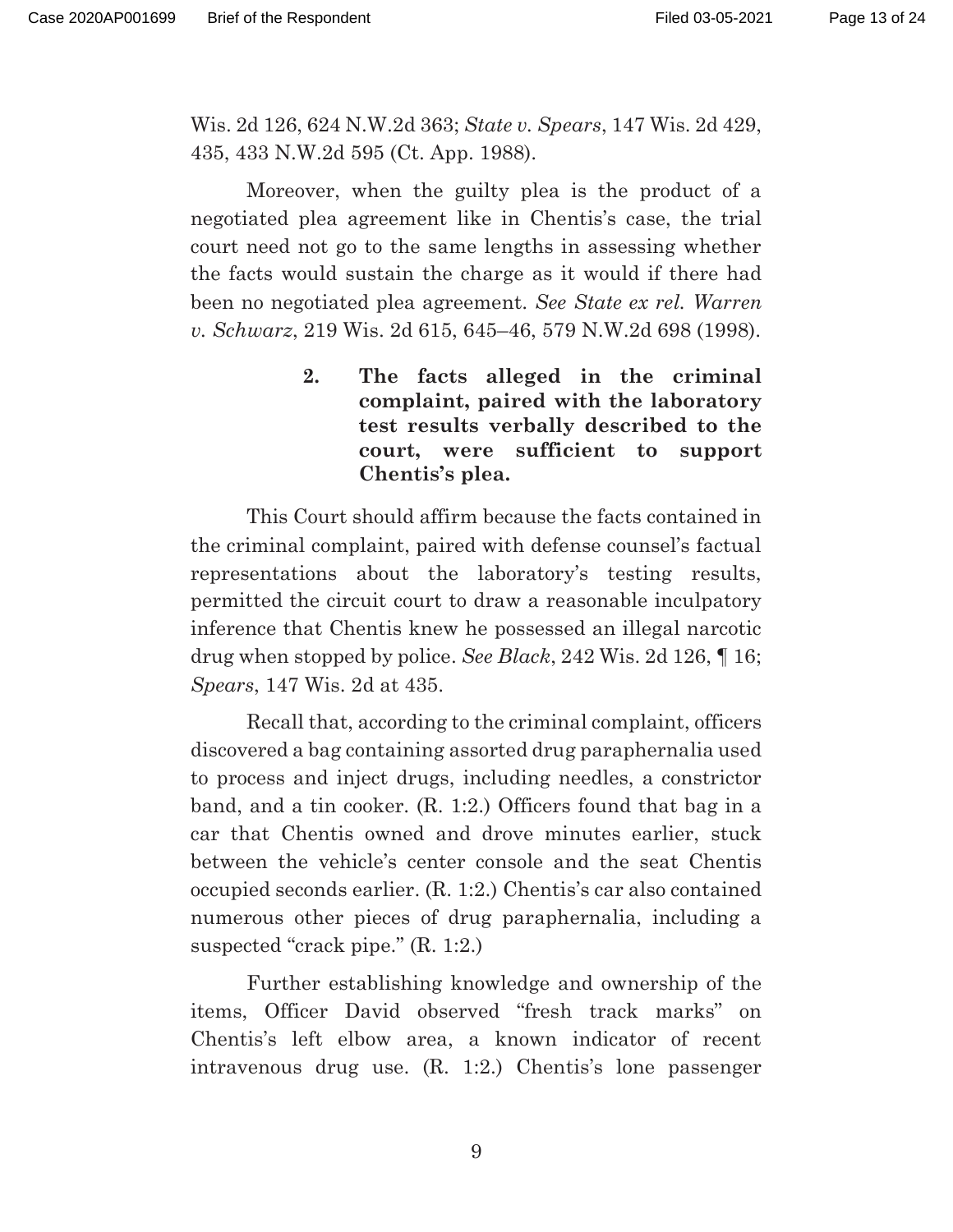denied knowledge of (and thus ownership of or responsibility for) the contraband contained in the vehicle. (R. 1:2.)

 In addition to the criminal complaint's contents, before the circuit court accepted Chentis's plea, defense counsel explained that laboratory testing identified trace amounts of heroin in Chentis's drug paraphernalia. (R. 64:11.)

 Reviewing these aggregate facts, it was reasonable for the circuit court to infer that Chentis knew that he possessed heroin. *See Black*, 242 Wis. 2d 126, ¶ 16; *Spears*, 147 Wis. 2d at 435. Although one could undoubtedly come up with innocent explanations for the officers' observations, it was reasonable to suppose that an intravenous drug user driving his own car filled with his own drug paraphernalia *knew* that the bag next to his seat, holding all the items necessary to prepare and inject a drug, still contained some heroin.

 Again, the State did not need to prove Chentis's guilt beyond a reasonable doubt at his plea hearing; it merely had to present the circuit court with enough facts to draw an inculpatory inference supporting Chentis's guilt, even if one could also draw conflicting, exculpatory inferences from those same facts or even if Chentis had explicitly disputed those facts. *See Black*, 242 Wis. 2d 126, ¶ 16; *Spears*, 147 Wis. 2d at 435. Notably, had Chentis entered an *Alford* plea and outright denied his guilt, the State still would not have needed to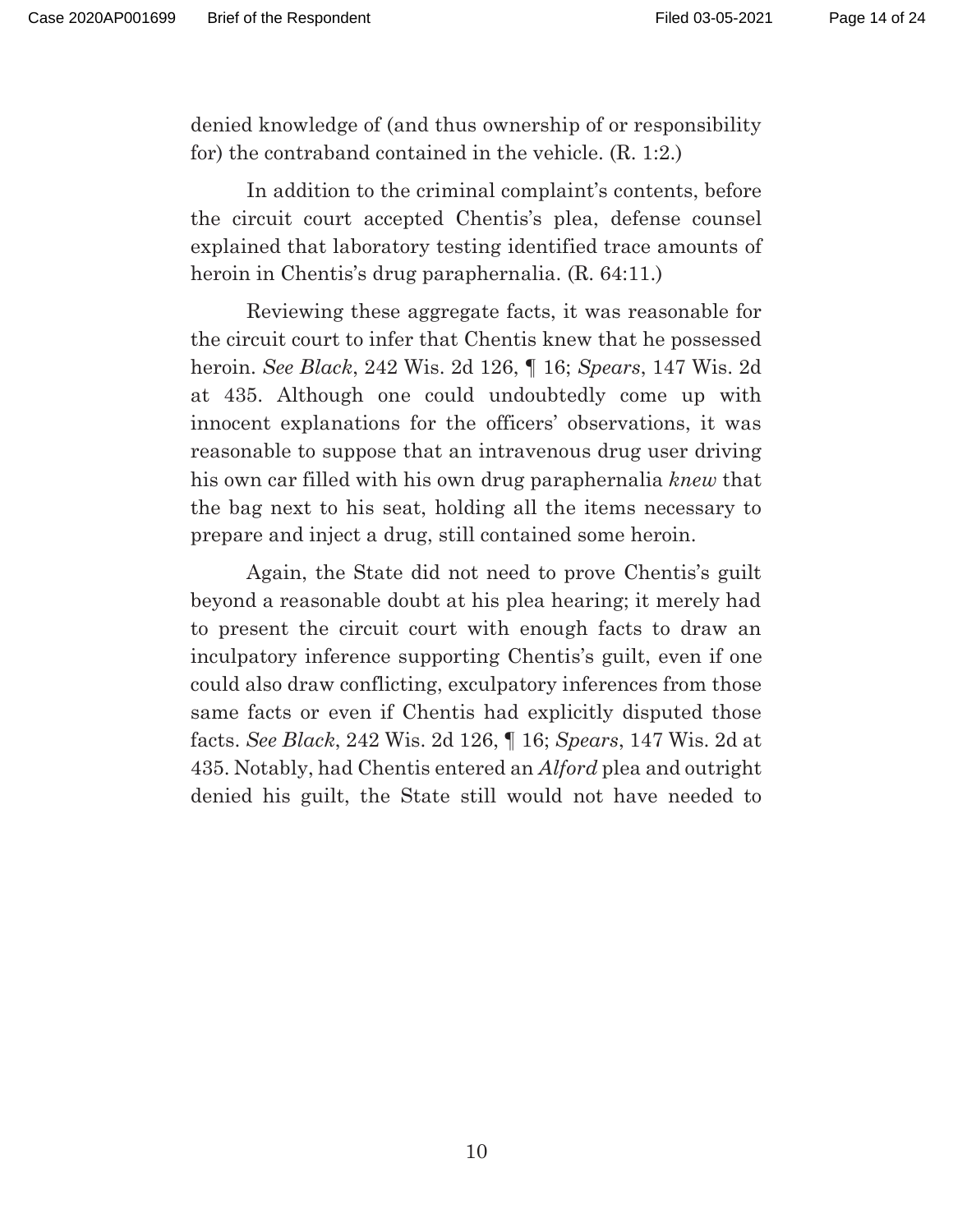negate all exculpatory inferences before the court could accept his plea.3 *See Schwarz*, 219 Wis. 2d at 645.

 Still, to convince this Court that his plea should never have been accepted, Chentis insists that his claim is "controlled" by the supreme court's decision in *Kabat v. State*, 76 Wis. 2d 224, 251 N.W.2d 38 (1977), and he simultaneously tries to distinguish *State v. Poellinger*, 153 Wis. 2d 493, 451 N.W.2d 752 (1990). (Chentis's Br. 8–9.) As the State will explain, this Court should easily reject Chentis's argument because both *Kabat* and *Poellinger* concern whether the State presented sufficient trial evidence to support a conviction, not whether facts allowed a circuit court to draw the reasonable inculpatory inferences necessary to accept a defendant's plea.

 In *Kabat*, the supreme court assessed whether sufficient trial evidence supported a defendant's conviction for possessing a controlled substance—namely, marijuana found inside a smoking pipe. 76 Wis. 2d at 227. At trial, a Wisconsin State Crime Laboratory chemist testified to removing, testing, and identifying less than one half-gram of drug residue from a smoking pipe seized at a party Kabat attended. *Id.* at 225–26. Kabat testified to using that pipe to smoke marijuana two weeks before the party at which officers seized his smoking device, but he denied knowledge that the pipe still contained marijuana that night, insisting that he had cleaned it since he last used it. *Id*. at 226. Other party

<sup>3</sup> *North Carolina v. Alford*, 400 U.S. 25 (1970). The Wisconsin Supreme Court has defined an *Alford* plea as "a guilty or no contest plea in which the defendant either maintains innocence or does not admit to the commission of the crime." *State v. Multaler*, 2002 WI 35, ¶ 4 n.4, 252 Wis. 2d 54, 643 N.W.2d 437. Before accepting an *Alford* plea, a circuit court is required to not only find the existence of a factual basis as required by Wis. Stat. § 971.08(1)(b) but must also determine whether "the evidence the state would offer at trial is strong proof of guilt." *State v. Johnson*, 105 Wis. 2d 657, 663, 314 N.W.2d 897 (Ct. App. 1981).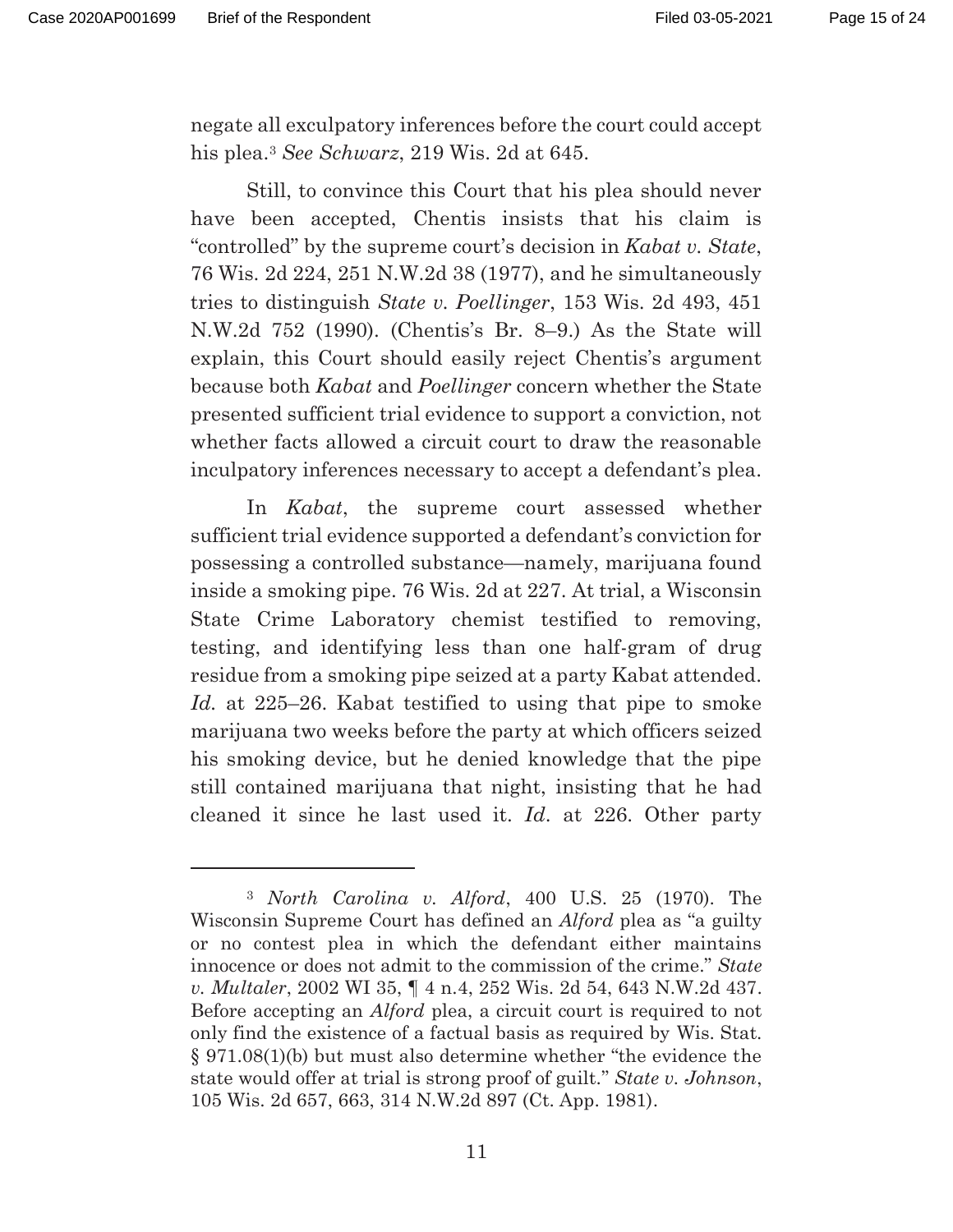attendees corroborated Kabat's story, testifying "that they had not seen anyone using the pipe during the party." *Id*. Still, the circuit court found Kabat guilty of knowingly possessing the drug in the pipe. *Id*.

 The supreme court reversed Kabat's conviction and ordered his complaint be dismissed. *Id*. at 229. The court noted that the pipe in question contained less than one-half gram of ash material, and it held that "[u]nder the circumstances of the case it cannot be said that the presence of the narcotic was reflected in such a form as reasonably imputed knowledge to Kabat that it was marijuana." *Id*. at 228. The court made clear, as Chentis correctly argues, "Guilt or innocence on a charge of illegal possession may not be determined solely by the skill of the forensic chemist in isolating a trace of the prohibited narcotic in articles possessed by the defendant." *Id*. at 228 (quoted source omitted).

 In *Poellinger*, the State presented trial evidence that the defendant possessed a purse containing several items, including a metal compact that appeared to have been licked or wiped, leaving a powdery residue, along with a small glass vial containing residual amounts of cocaine in the threads of the cap. 153 Wis. 2d at 498. Similar to *Kabat*, Poellinger testified that the paraphernalia (in her case, a vial) contained cocaine at one time, but she believed the vial was empty because she and her boyfriend had used the cocaine months earlier. *Id*. at 498–99. A crime laboratory analyst was able to remove white powdery residue on the threads of the vial and tested that substance, revealing residual amounts of cocaine. *Id*. at 498. A jury found Poellinger guilty. *Id*. at 499.

 Poellinger attempted to have her conviction overturned under the same rationale driving *Kabat*, arguing that the trial evidence presented to prove *knowing* possession of cocaine was lacking. *Id*. at 499. The supreme court disagreed. *Id*. at 508–09. The court explained that the jury was entitled to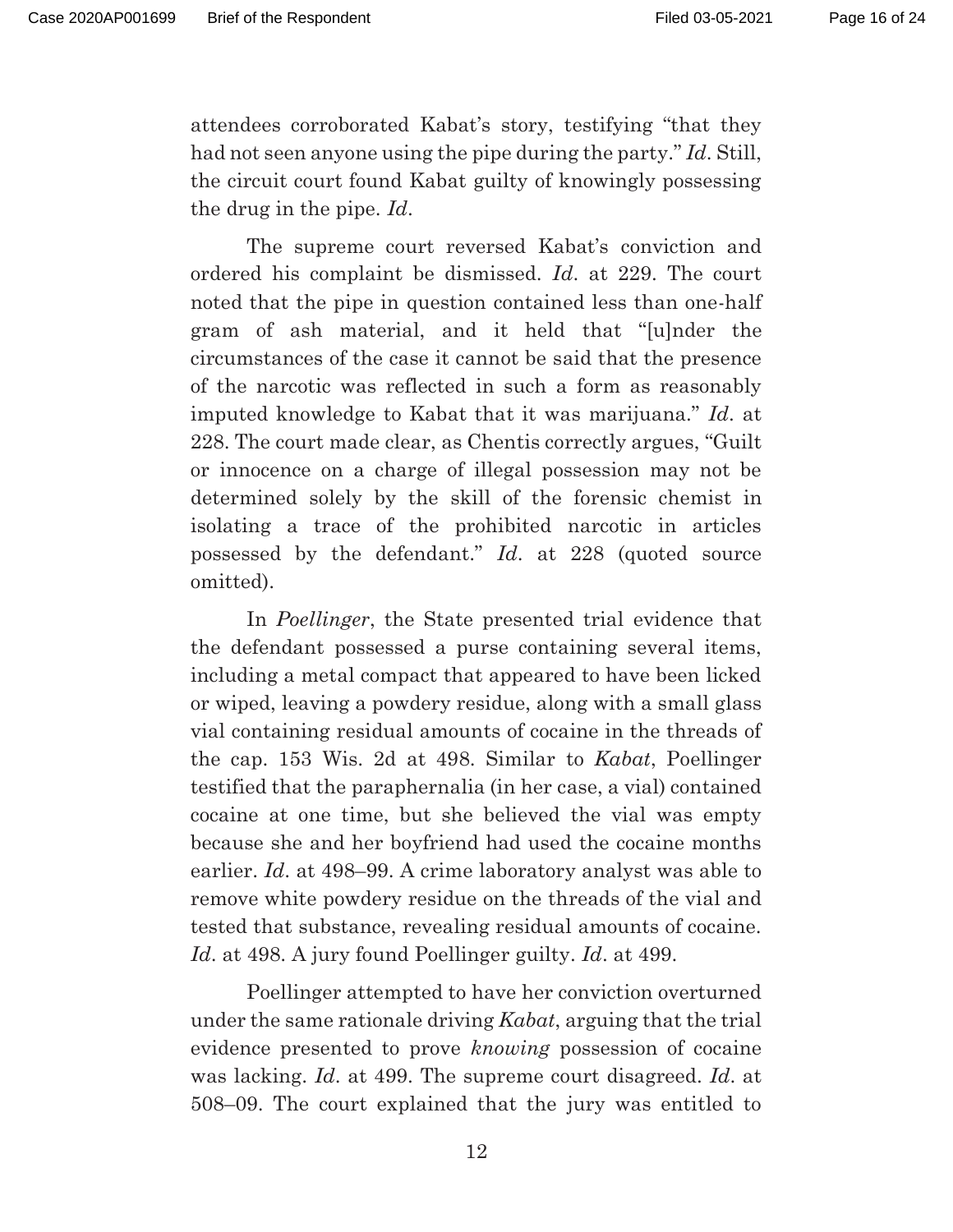consider matters of common knowledge and experience when weighing the evidence, such as the recognition that people usually look at a bottle when replacing its cap, and the jury could infer that Poellinger would have seen the white powdery residue when replacing the vial's cap. *Id*. at 509. Or the jury could have inferred that, unless one took "extraordinary measures" to remove the cocaine from the vial, "some of those contents will remain behind." *Id*. at 509. The court concluded that, "On the basis of this common knowledge, together with the defendant's admission that she knew that the vial contained cocaine at one time, the jury could reasonably infer that the defendant knew that the vial contained residual amounts of cocaine at the time of her arrest." *Id*. at 509.

 To summarize, both *Kabat* and *Poellinger* assessed whether certain trial evidence was sufficient to support a trial verdict. Neither opinion examined whether a circuit court was presented sufficient facts to accept a defendant's plea. Nevertheless, Chentis draws two overarching principles from *Kabat* and *Poellinger* to support his argument, but both miss the mark.

First, Chentis stresses *Kabat*'s recognition that "[g]uilt" or innocence on a charge of illegally [sic] possession may not be determined *solely* by the skill of the forensic chemist in isolating a trace of the prohibited narcotic in articles possessed by the defendant." (Chentis's Br. 9 (emphasis added).)

 Not to further belabor the point, but the State has already shown how the inference that Chentis knew he possessed heroin in his car was not based *solely* on the laboratory test results; Chentis's arm showed signs of recent intravenous drug use as he drove his own car filled with drug paraphernalia, including needles, a constrictor band, and a cooking tin containing leftover heroin. *See supra* pp. 9–10.

13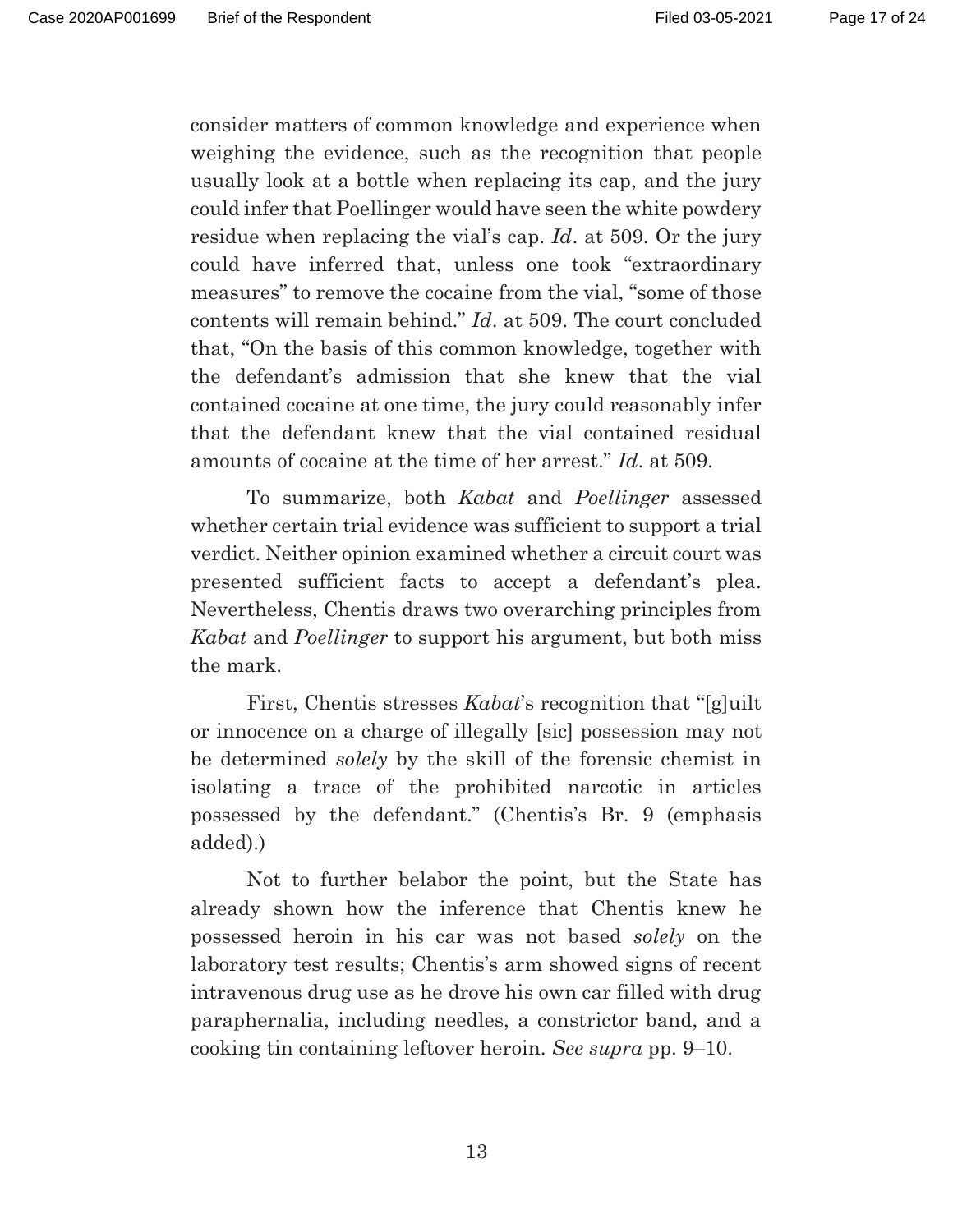Second, Chentis appears to read *Poellinger* to hold that the State can only prove a defendant's awareness of drugs in negligible concentrations if the defendant makes an inculpatory admission. (Chentis's Br. 10–11.)

 But *Poellinger* established no such a bright-line rule. Rather, the supreme court merely recognized that a jury could reasonably conclude that Poellinger knowingly possessed cocaine residue based on its common knowledge and Poellinger's admission that she knew the vial previously contained cocaine. 153 Wis. 2d at 509. It should go without saying that a court's recognition that specific evidence is sufficient to support a conviction in one case does not set the lowest threshold by which evidence is to be judged in all other cases. In other words, just because the court decided that the jury could have convicted Poellinger, in part, due to her admission does not mean that other sorts of circumstantial evidence could not carry the day in other cases.

 Simply put, the circuit court in this case heard no facts suggesting that Chentis tried to rid himself of illegal substances like in *Kabat*, and it was reasonable for it to infer, like the court in *Poellinger*, that when one possesses or uses an illegal substance in a container, that container is likely to retain some amount of the substance thereafter, even if in minute amounts. Neither *Kabat* nor *Poellinger* supports Chentis's position that he could not be convicted based on the facts presented to the circuit court in his case.

 As a final matter, the State perceives a fleeting argument from Chentis that the factual basis supporting his plea was somehow undermined based on his defense counsel's sentencing arguments. (Chentis's Br. 11.) His logic is confusing as it was not until *after* the court found a sufficient factual basis, accepted Chentis's plea, and proceeded to sentencing that defense counsel attempted to minimize Chentis's culpability by arguing that his client was unaware of the tin cooker in his vehicle. (R. 64:15.)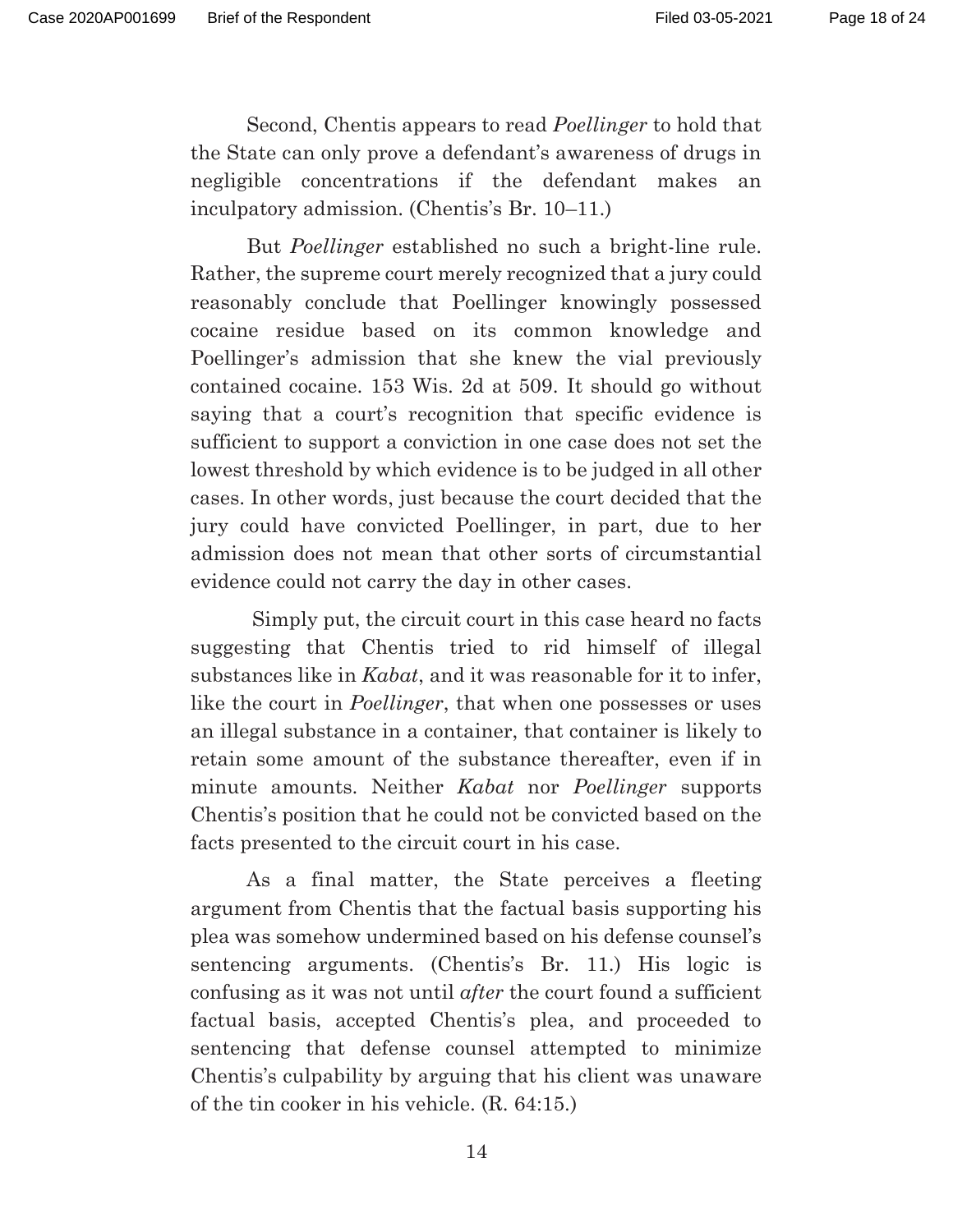But even ignoring that defense counsel's statements occurred *after* the court had already found a factual basis at the parties' stipulation, counsel's sentencing arguments made no sense in context, and the circuit court had no reason to revisit its factual basis finding. Recall that defense counsel raised no objection to the circuit court accepting the facts alleged in the criminal complaint to find a factual basis for Chentis's plea. (R. 64:11.) Minutes later, however, defense counsel argued Chentis was unaware of the illegal heroin not because of the quantity in which it was found but because it was inside the vehicle's glove box. (R. 64:15.) Although clearly aimed at minimizing his client's culpability rather than undermining the plea that Chentis had just entered, defense counsel's argument directly contradicted the facts alleged in the criminal complaint, which indicated that officers located the tin cooker in a bag alongside Chentis's seat, not in the glove compartment. (R. 1:2.)

 In sum, the factual basis threshold to accept Chentis's plea was low, and the court merely had to draw an inculpatory inference from the facts presented. *See Black*, 242 Wis. 2d 126, ¶ 16; *Spears*, 147 Wis. 2d at 435. Even confronted with defense counsel's sentencing argument, the contents of the criminal complaint and the summary of the laboratory test results were enough for the court to find that Chentis knowingly possessed heroin. Because a sufficient factual basis existed for his plea, Chentis failed to establish by a preponderance of the evidence that a manifest injustice would occur if he were not allowed to withdraw that plea. *Taylor*, 347 Wis. 2d 30, ¶ 48; *Scott*, 376 Wis. 2d 430, ¶ 30. Accordingly, the circuit court was correct to deny his motion, and this Court should affirm.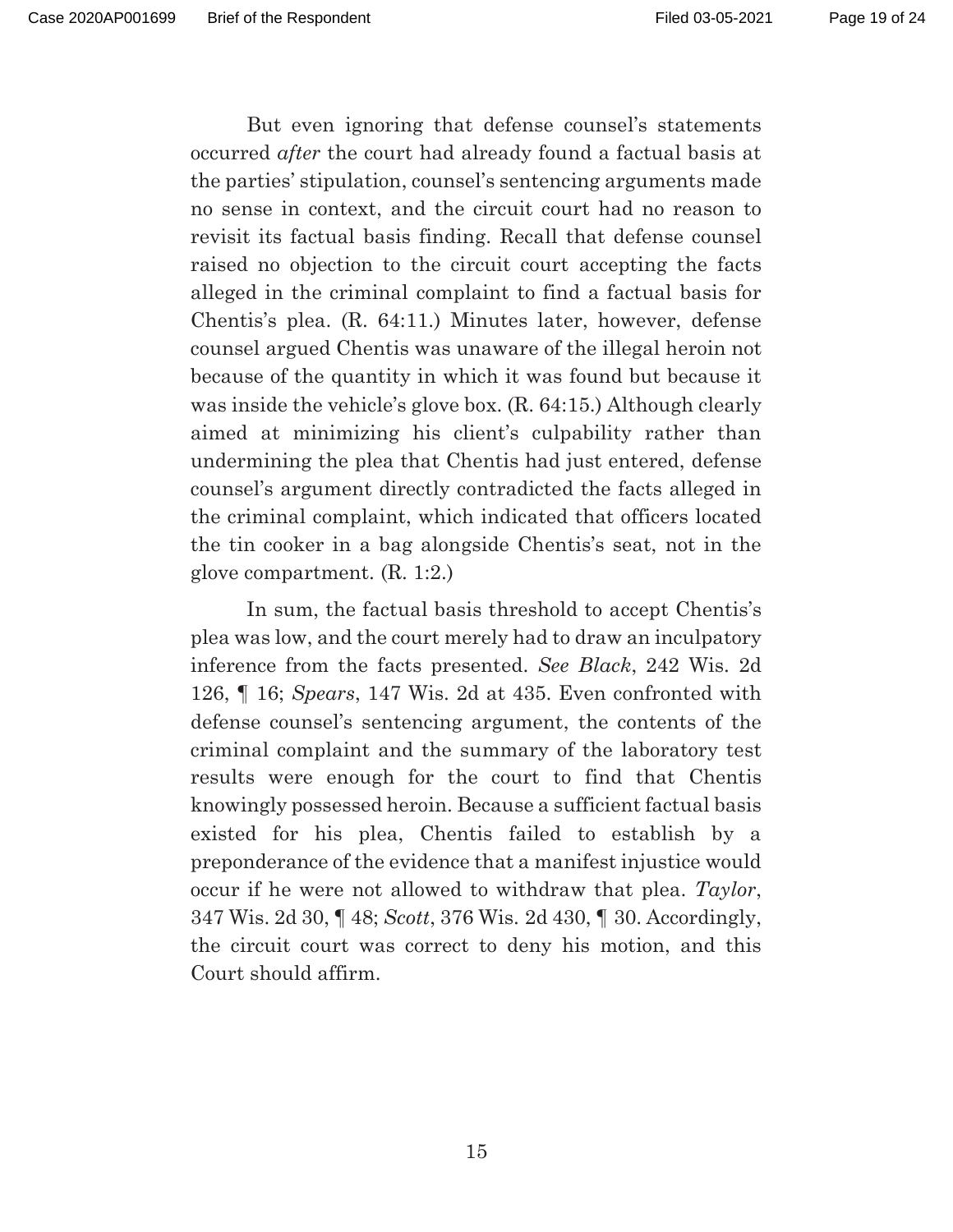**C. Chentis was not entitled to withdraw his plea due to alleged ineffective assistance of counsel.** 

 Chentis also moved to withdraw his plea, in part, on his contention that defense counsel "was ineffective for failing to seek dismissal of the narcotic charge and instead for advising Chentis to plead no contest." (R. 33:7.) The circuit court never reached Chentis's claim because, as he freely admits in his appellate brief, he "conceded [below] that he could not prevail on his claim of ineffectiveness if the court concluded a factual basis existed to accept his no contest plea." (Chentis's Br. 16 n.2.) This Court need not reach Chentis's second claim because he effectively abandoned it below. Even if this Court elects to decide Chentis's second claim, it should affirm because defense counsel was not ineffective for failing to advance meritless or novel legal arguments.

> **1. To prove ineffective assistance of counsel, Chentis needed to prove both that counsel performed deficiently and that the deficient performance resulted in prejudice.**

 To prevail on an ineffective-assistance-of-counsel claim, "[a] defendant must prove both that his or her attorney's performance was deficient and that the deficient performance was prejudicial." *State v. (John) Allen*, 2004 WI 106, ¶ 26, 274 Wis. 2d 568, 682 N.W.2d 433 (citing *Strickland v. Washington*, 466 U.S. 668, 687 (1984)).

 To prove deficient performance, a defendant must prove that counsel "made errors so serious that counsel was not functioning as the 'counsel' guaranteed the defendant by the Sixth Amendment." *Id.* ¶ 26 (citations omitted). Where the alleged deficient performance is a failure to make a legal argument, the defendant "need[s] to demonstrate that counsel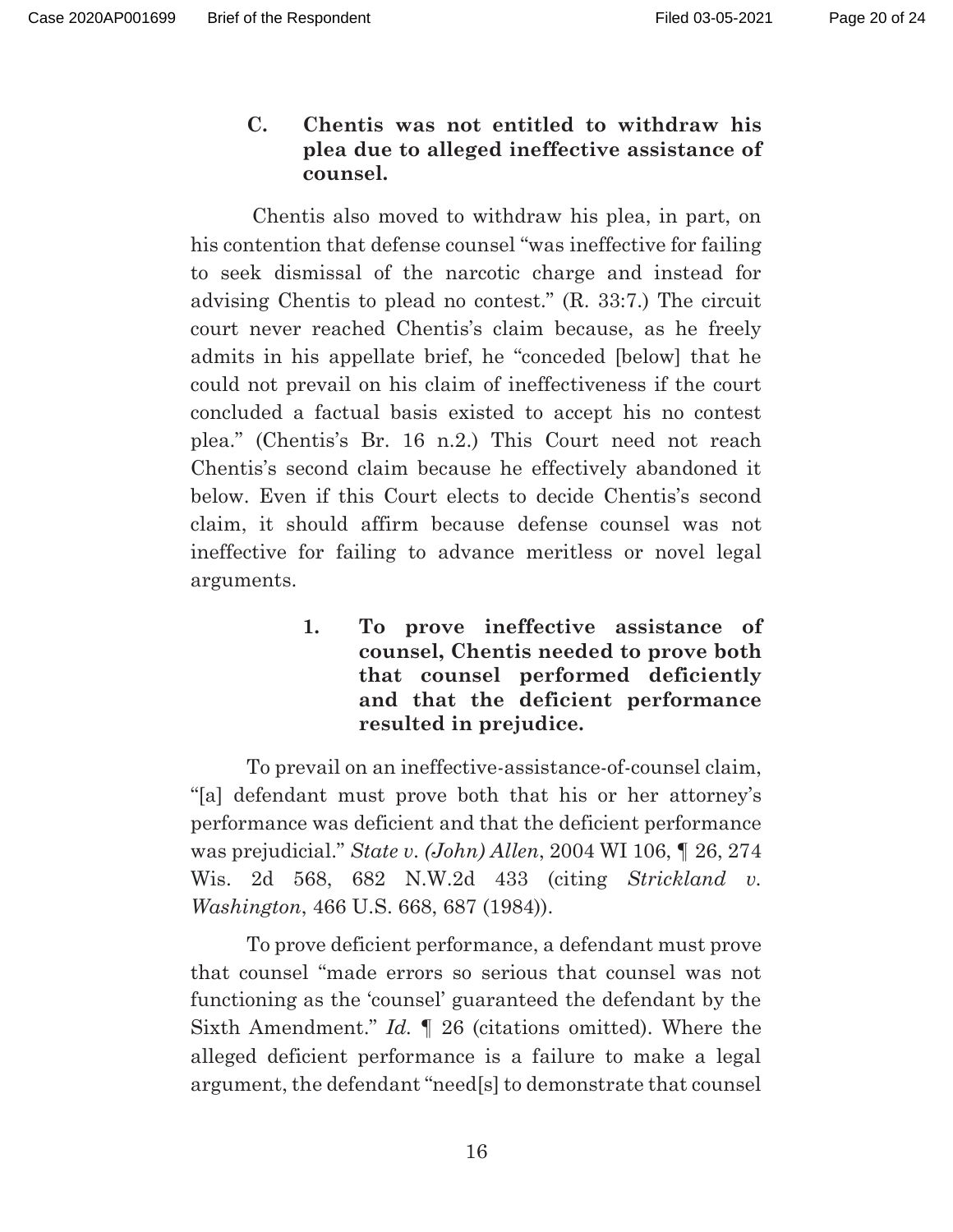failed to raise an issue of settled law." *State v. Breitzman*, 2017 WI 100, ¶ 49, 378 Wis. 2d 431, 904 N.W.2d 93. "As a general matter, '[c]ounsel's failure to raise [a] novel argument does not render his performance constitutionally ineffective.'" *State v. Lemberger*, 2017 WI 39, ¶ 18, 374 Wis. 2d 617, 893 N.W.2d 232 (alteration in original) (citation omitted). Moreover, it is well-established that defense counsel is not ineffective for failing to advance meritless arguments. *State v. Allen*, 2017 WI 7, ¶ 46, 373 Wis. 2d 98, 890 N.W.2d 245.

 To prove prejudice, a defendant must prove that "there is a reasonable probability that, but for counsel's unprofessional errors, the result of the proceeding would have been different." *Strickland*, 466 U.S. at 694. "A reasonable probability is a probability sufficient to undermine confidence in the outcome." *Id.*

> **2. Chentis failed to show that his defense counsel was ineffective for failing to advance meritless or, at best, novel legal arguments.**

 Chentis argues on appeal that defense counsel "performed deficiently by failing to seek dismissal of the felony narcotic charge after receiving the exculpatory crime lab report." (Chentis's Br. 15.) He also argues that defense counsel "compounded his ineffectiveness by counseling Mr. Chentis to plead no contest to the residue in the metal cup." (Chentis's Br. 15.)

 As the State has already explained, there was a sufficient factual basis presented to the circuit court to accept Chentis's plea. *See supra* pp. 9–15. Had defense counsel filed a motion to dismiss his case based on the results of the crime laboratory report, that motion would have failed because the State could have proven circumstantially that he knowingly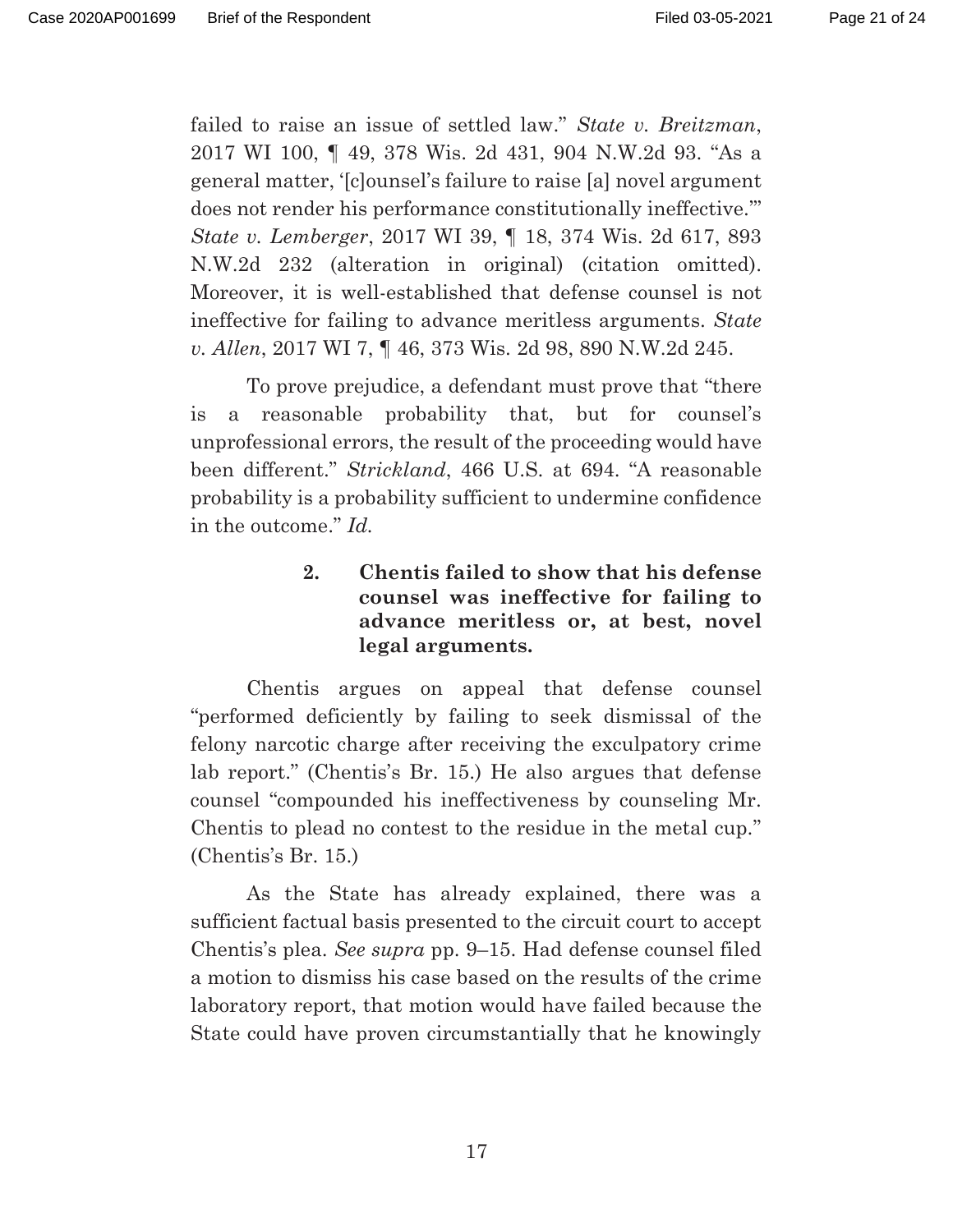possessed the heroin amongst the cornucopia of drug paraphernalia littered throughout his car.4

 Defense counsel was simply not ineffective for failing to raise a meritless argument to dismiss Chentis's case. *See Breitzman*, 378 Wis. 2d 431, ¶ 49. But should this Court find arguable merit to Chentis's factual basis claim, that still would not mean that defense counsel was ineffective. Up to this very point, Chentis has failed to present any authority establishing that a circuit court cannot accept a negotiated plea to possessing miniscule amounts of a controlled substance, especially when facts circumstantially prove that the defendant was aware that he possessed the drug.

 At best, defense counsel could have raised a novel legal argument, like that raised in Chentis's postconviction motion and appellate brief, that *Poellinger* and *Kabat* somehow preclude a circuit court from finding a factual basis to support his plea, even though neither case addressed whether certain facts were sufficient to support a defendant's guilty plea. But defense counsel is not ineffective for failing to raise novel legal arguments. *See Lemberger*, 374 Wis. 2d 617, ¶ 18.

 Because defense counsel was not ineffective by foregoing meritless or novel legal arguments to dismiss Chentis's case, Chentis failed to establish by a preponderance of the evidence that a manifest injustice would occur if he were not allowed to withdraw his plea. *Taylor*, 347 Wis. 2d 30, ¶ 48; *Dillard*, 358 Wis. 2d 543, ¶ 84. Accordingly, the circuit court was correct to deny his motion, and this Court should affirm.

<sup>4</sup> Moreover, Chentis fails to explain what kind of motion defense counsel was supposed to file. (*See* Chentis's Br. 15.) If he felt that the State's evidence was insufficient to prove his guilt, Chentis's recourse was to proceed to trial, not to file a motion to dismiss his case.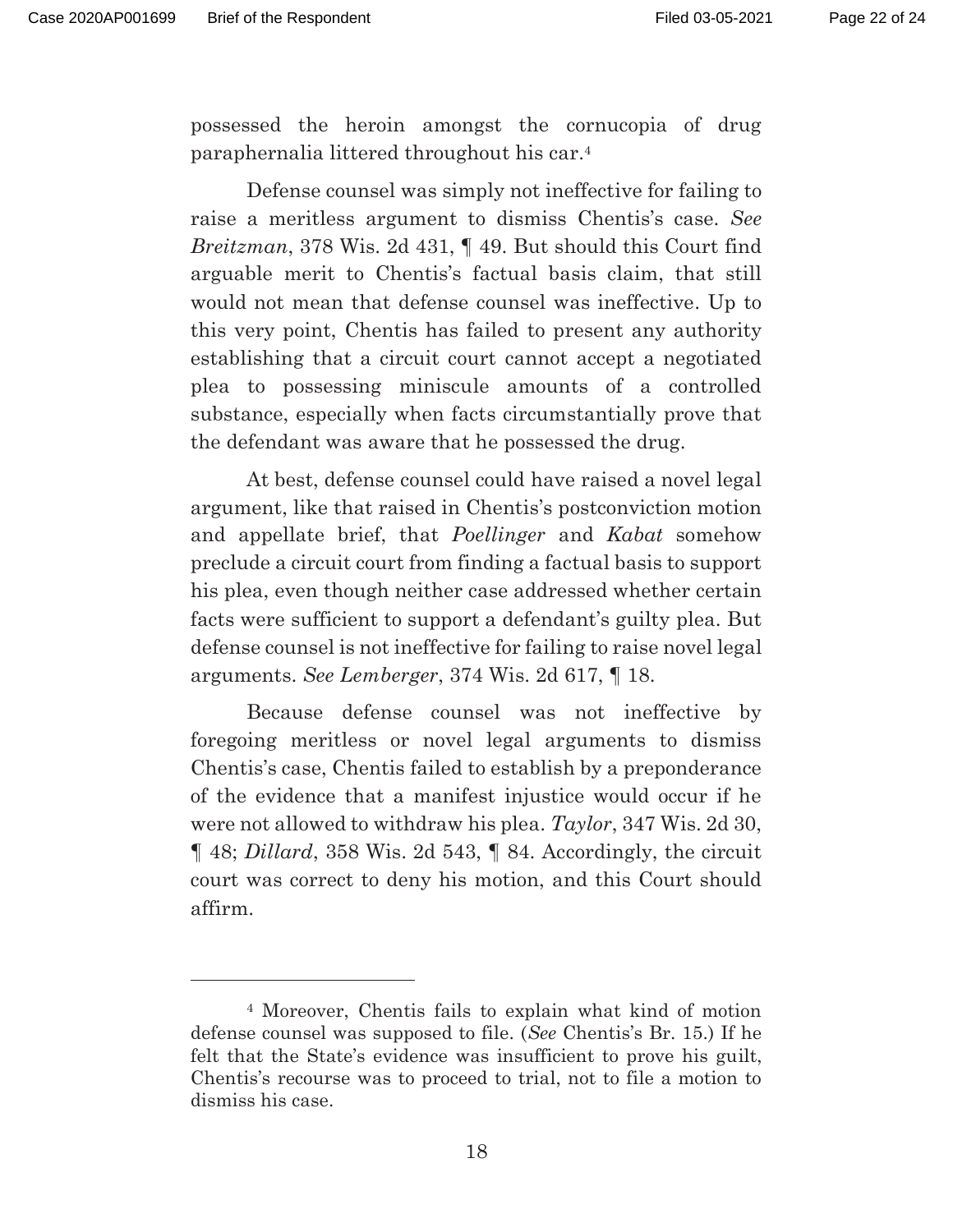## **CONCLUSION**

 This Court should affirm the judgment of conviction and the order denying Chentis's motion for postconviction relief.

Dated this 5th day of March 2021.

Respectfully submitted,

 JOSHUA L. KAUL Attorney General of Wisconsin

Electronically signed by:

 s/ John W. Kellis JOHN W. KELLIS Assistant Attorney General State Bar #1083400

Attorneys for Plaintiff-Respondent

Wisconsin Department of Justice Post Office Box 7857 Madison, Wisconsin 53707-7857 (608) 266-7081 (608) 294-2907 (Fax) kellisjw@doj.state.wi.us